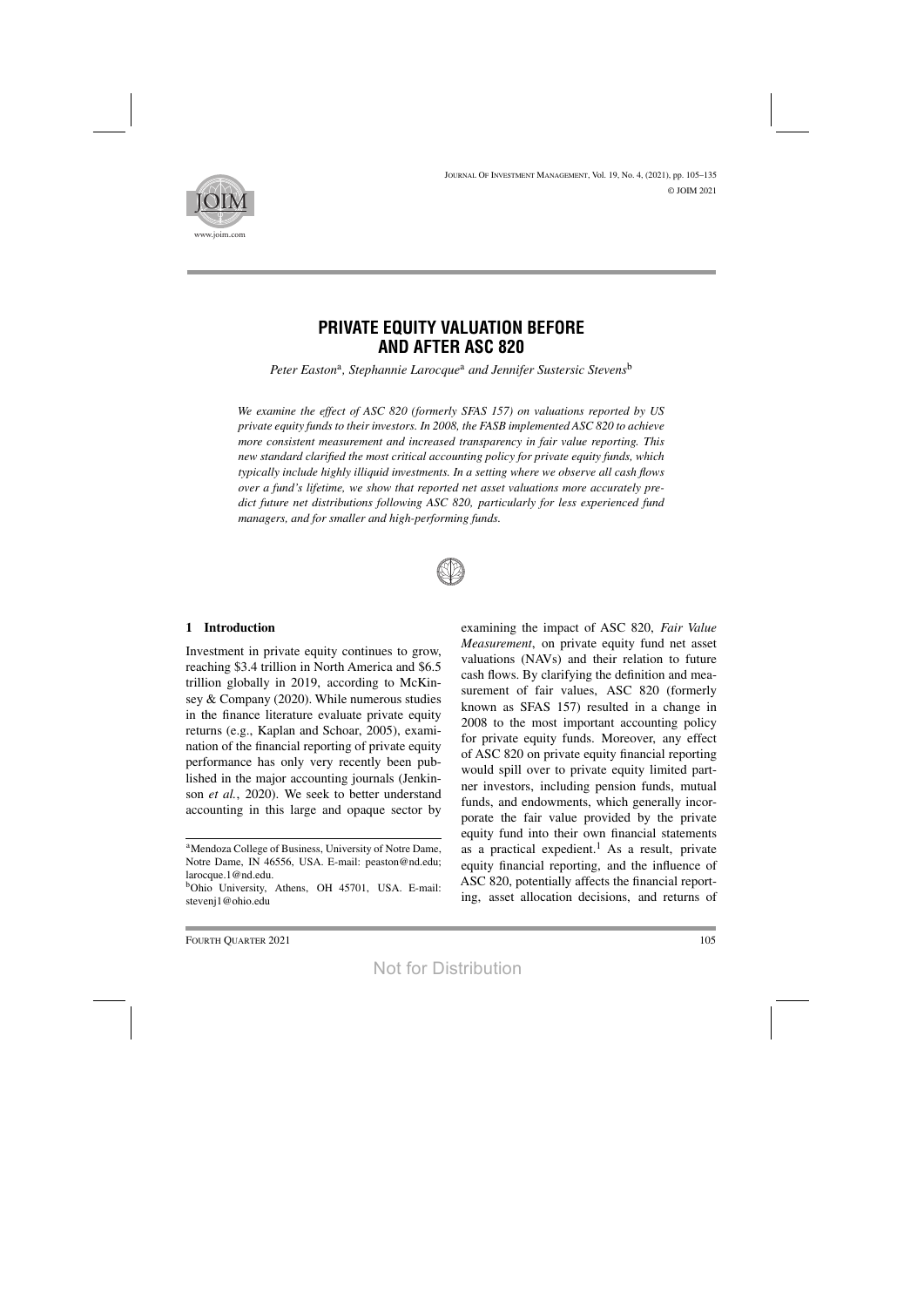an economically significant cross-section of the capital markets—private equity funds, limited partners, and their beneficiaries.

Private equity offers a unique setting in which to study the impact of ASC 820 on reported valuations: we can observe all cash flows to and from investors over the lifetime of a fund, negating the need for terminal value estimates. At any given point in the fund's life, the NAV represents the sum of the cash contributions to date less any distributions of realized returns to date, plus accounting recognition of unrealized returns made on investments within the fund, net of fees. Thus, the NAV serves as an interim, reported fair value of the fund that can be assessed as an estimate of *ex post* fund net cash flows. Whereas in other settings, enhanced fair value guidance naturally leads to improved valuations, there is tension as to whether enhanced fair value guidance will lead to more accurate private equity NAVs. Private equity's underlying investments are both difficult to value and highly illiquid. In addition, some fair values were used prior to ASC 820 as discussed below, but application was inconsistent.

Why is the adoption of ASC 820 important for the private equity industry? Prior toASC 820, US GAAP defined fair value as "the amount at which an investment could be exchanged in a current transaction between willing parties, other than in a forced or liquidation sale," but provided little or no guidance in estimating fair values. Industry practice pre-820 often focused on estimating fair value using an entry price. Practically speaking, this would (and did) result in investee companies being valued either at historical cost or at the value implied by the latest round of financing of the investee company. <sup>2</sup> As a result, there was significant diversity and inconsistency in fair value reporting in the private equity industry (Blaydon

and Wainright, 2005; Mulvihill, 2007). These characteristics are the two highly cited reasonsfor the FASB's implementation of ASC 820, which provides direction on *how* private equity funds should fair-value investments in their portfolio (including using comparable company transactions and multiples-based approaches).<sup>3</sup> ASC 820 requires fair values based on an estimated exit price, i.e., the amount the fund would receive should it sell or exit an investment. However, the market-based approach in the new standard may prove problematic in valuing private equity investments, which are generally highly illiquid with non-transparent market prices (which leads to Level 3 estimates under the ASC 820 fair value hierarchy). $4$  Indeed, the new standard was met with some skepticism in the private equity industry, given the difficulties and costs in implementation (Kreutzer, 2009; Mendelson, 2009; Rossa, 2009). According to a recent survey by Preqin (2018b), a data provider for the alternative assets industry, 88% of limited partners consider valuation to be the greatest issue in the private equity industry. Moreover, recent SEC inquiries of several private equity firms (Lattman, 2012; Maremont and Spector, 2014) highlight the importance of valuation and reporting in this industry.

We seek to better understand the effect of ASC 820 on the accuracy of the NAVs that are reported by private equity funds. We focus on valuation at the private equity fund level for several reasons. First, fund-level valuations are used by limited partners when making asset allocation decisions and, as mentioned above, they are the reported values that limited partners use in their own financial statements.5 Second, most limited partners hold private equity investments until maturity and thus are most interested in the future cash return, which we can observe because of the availability of data for the entire lives of private equity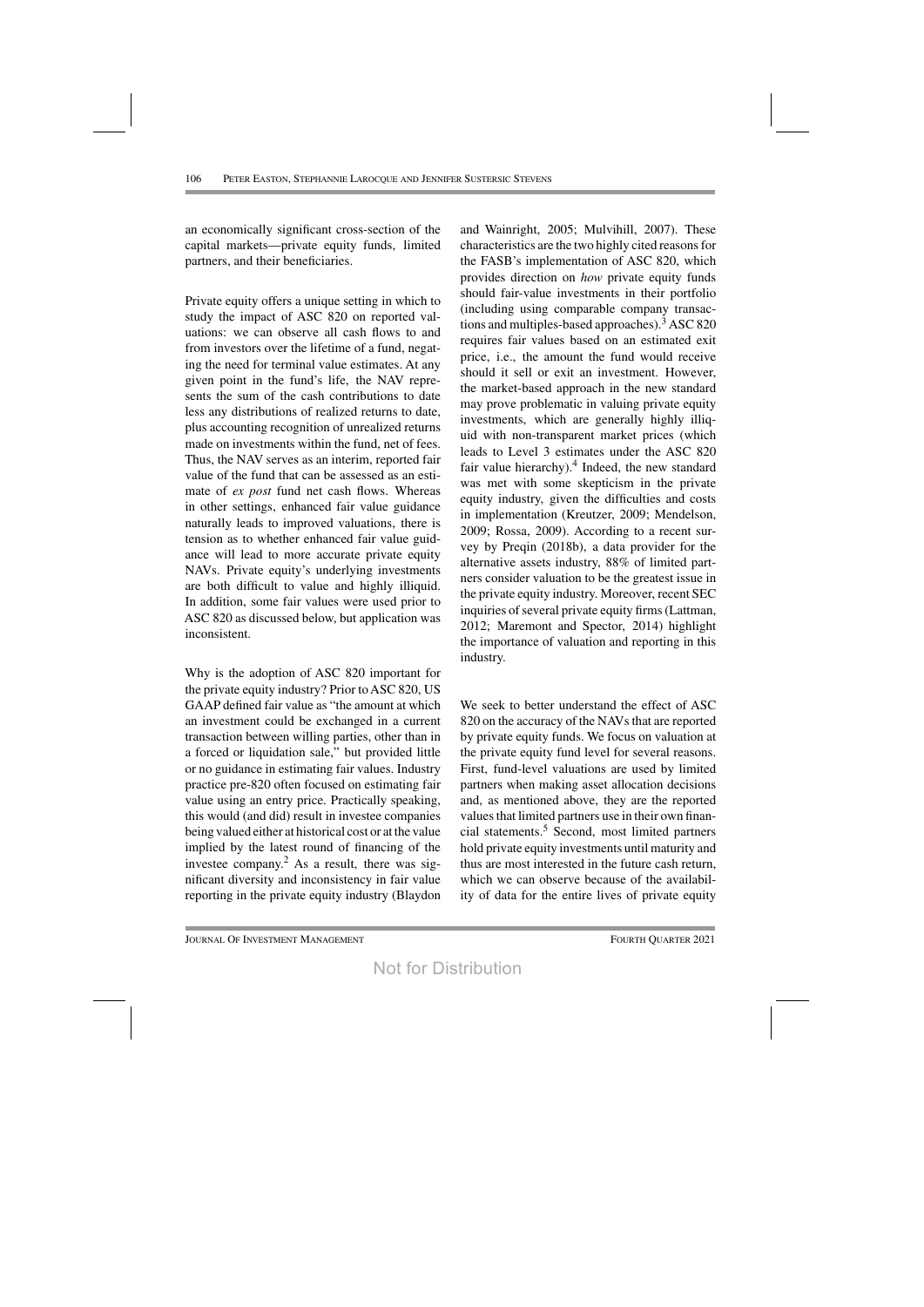funds.6 Finally, we are interested in how NAV accuracy differs in the cross-section with fund and fund manager characteristics in the private equity industry, where the application of ASC 820 is relatively unexplored.

We obtain quarterly NAVs, cash contributions, and cash distributions from Preqin's Private Equity Cash Flow Download and we form a sample of liquidated private equity funds from 2002 to 2016, where we can observe cash contributions and distributions over the lifetime of the fund.<sup>7</sup> First, we investigate changes to NAV estimates that are not explained by distributions from or contributions to the fund (we call these changes valuation adjustments) in the period surrounding ASC 820 adoption. Second, we investigate the accuracy of NAV estimates, i.e., the mapping between the reported NAV for the fund and the present value of net, *ex post* distributions/contributions to/from limited partners. Unlike prior literature, our primary discount rate in the present value estimation is the internal rate of return (IRR) ultimately realized by the fund from inception to liquidation, and our results are robust to using several other discount rates. In other words, we compare the quarterly reported NAV of the fund with its net present value (NPV)—that is, the discounted net distributions to limited partners based on perfect foresight. Analogous to the studies of analysts' forecasts of earnings (e.g., Fried and Givoly, 1982), we calculate a measure of the accuracy (i.e., absolute error) of the quarterly reported NAV of the fund based on the difference between the NAV of the fund and the NPV for the quarter of the report.

We find that, following ASC 820 adoption, private equity funds make more frequent upward valuation adjustments to their quarterly reported NAVs. We further find that private equity NAVs estimate future, realized net distributions with

greater accuracy astheywrite upNAVstoward the net present value of future net cash distributions following ASC 820 implementation.8 Our results are economically significant, as they suggest a post-ASC 820 accuracy improvement of 6–7% of NAV. We also find evidence of a greater increase in accuracy for the NAVs of smaller funds, funds with less experienced fund managers, and highperforming funds. Our results suggest that ASC 820 improved the information environment even more for these funds.

We acknowledge the difficulty in identifying the effects of a change in accounting standards that happened almost concurrently with the 2008 global financial crisis, which may also have affected the accuracy of private equity NAVs. Because we realize the inherent limitations this challenge poses from a research design perspective, we buttress our analyses with controls for concurrent market movement and a number of robustness checks.9 We cannot completely rule out the possibility that our results may be due to changes in estimation of NAVs associated with the occurrence of the financial crisis. Nevertheless, we believe that the change in accuracy of NAVs, which we document, that was coincident with, by far, the most significant change in accounting to have occurred in this multi-trillion dollar industry, is important to our understanding of the effect of ASC 820 because the increase in accuracy may, indeed, have been triggered by this accounting standard.

Our results inform private equity investors and their beneficiaries, industry practitioners, and policy makers as to the effectiveness of the enhanced guidance in ASC 820 in a significant segment of the financial markets. We contribute to the growing literature on private equity reporting as well as to the literature exploring the use of fair value measurement in financial reporting.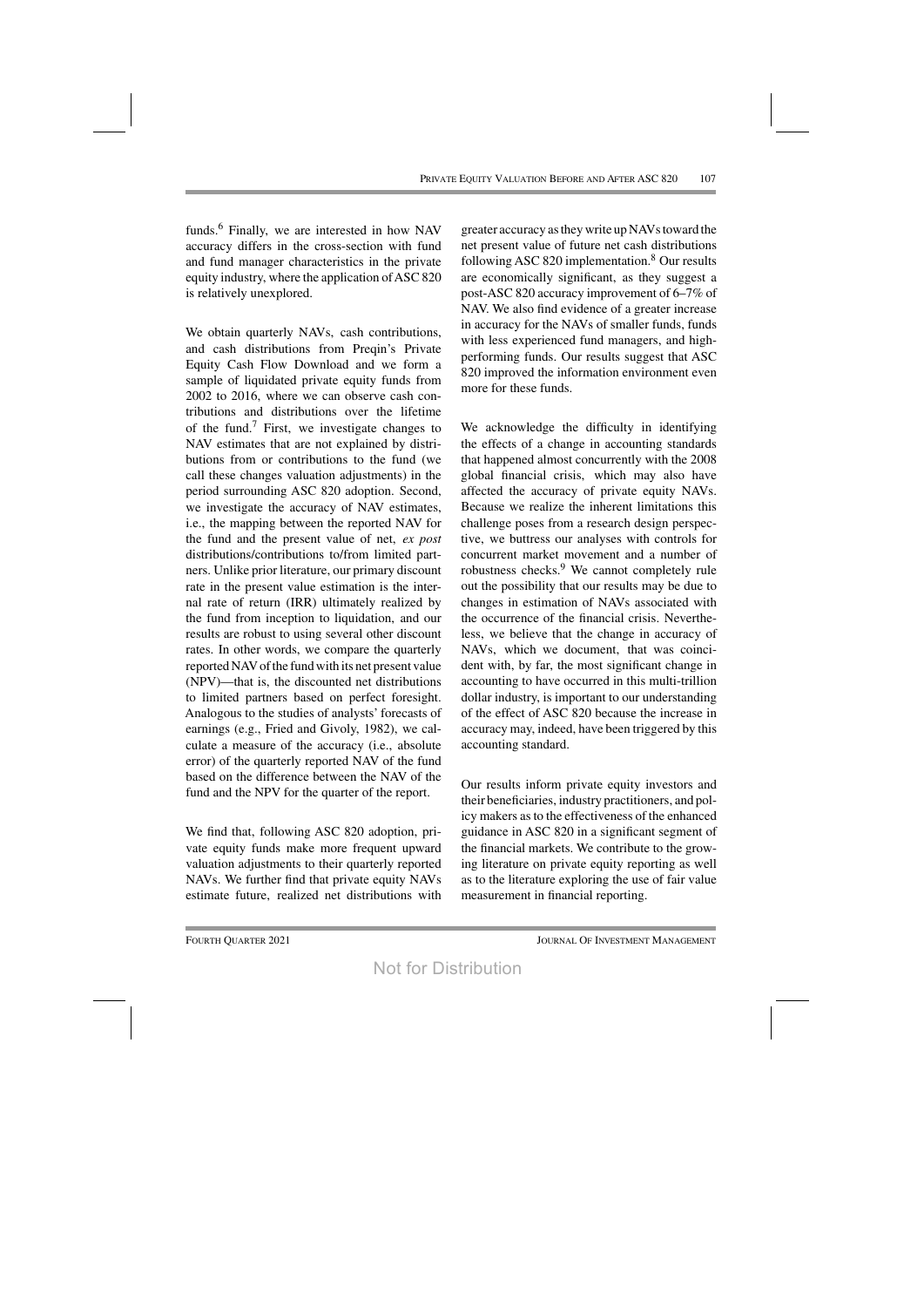We add to the private equity literature by examining a change in the accounting for its most important performance indicator, NAV, across a wide variety of fund styles (i.e., buyout, venture, real estate, and more). Some prior literature shows that managerial incentives related to fund raising for subsequent funds lead to the manipulation of reported private equity NAVs(e.g., Barber and Yasuda, 2017; Brown *et al.*, 2019). At the same time, higher quality legal and accounting systems may constrain overvaluation (Cumming andWalz, 2009). Related to fair value accounting, Brown *et al.* (2019) find that venture fund returns experienced decreased autocorrelation after ASC 820, andWelch and Stubben (2018) find increased co-movement between reported private equity returns and market returns following the implementation of IAS 39 in an international setting. Jenkinson *et al.* (2020) conclude that private equity fund NAVs forecast future fund cash flows relatively well, and they provide some evidence of the relation between private equity NAVs and cash flows on a year-by-year basis during their 1988 to 2013 sample period. We extend and refine the analyses in Jenkinson *et al.* (2020). We discount the private equity fund cash flows at the fund's own *ex post* realized internal rate of return rather than using the same discount rate for all funds, we implement controls for fund and fundmanager characteristics, and we examine the change in accuracy of fund-level NAVs (in terms of their reflection of future cash flows) following ASC 820. Our findings complement Crain and Law (2018), who provide evidence that enhanced fair value accounting guidance improved the valuations of the private companies in which buyout funds invest. Our evidence reflects changes in private equity NAV accuracy at the *fund-level*, which is the level most pertinent to private equity investors (i.e., limited partners) because they are ultimately interested in, and incorporate into their own financial statements, the performance of the fund as a whole rather than the valuation of the

companies held by the fund. Moreover, we report differences according to fund and fund manager characteristics including fund size, fund manager experience, and fund performance, as we begin to understand the cross-sectional application of accounting in this large market segment.

We also contribute to the literature on fair valuation as we provide evidence on the usefulness of accounting information (i.e., the NAV) as an estimate of future net distributions under previous and new GAAP guidance. Fair value accounting has been examined in other contexts, typically focusing on financial institutions. Several studies explore differences *across* Level 1, 2, and 3 asset types(Song *et al.*, 2010; Riedl and Serafeim, 2011; Altamuro and Zhang, 2013; Lawrence *et al.*, 2016). Our analyses are within the Level 3 valuation category. While our private equity setting differs, our study is somewhat analogous to Dietrich et al.'s (2001) study of historical cost and mandatory appraisal-based fair value estimates for UK investment properties. Our results may shed light on the effect of fair value accounting standards on the measurement of similar Level 3 type assets held by other entities outside the private equity industry.

# **2 Private Equity, Fair Value, and ASC 820**

Private equity investment continues to grow in the United States and globally. Figures 1a and b depict the sharp increase in both the number and size of US-focused private equity funds originated from 1980 to 2017. In particular, 230 new US private equity funds were originated in 2017, with an average fund size of \$1.2 billion. This compares with 132 new funds with an average fund size of \$818 million in 2000, and 190 new funds with an average fund size of \$1.5 billion in 2006, during the pre-credit-crisis peak. As of 2017, nearly \$3 trillion was invested in private equity in the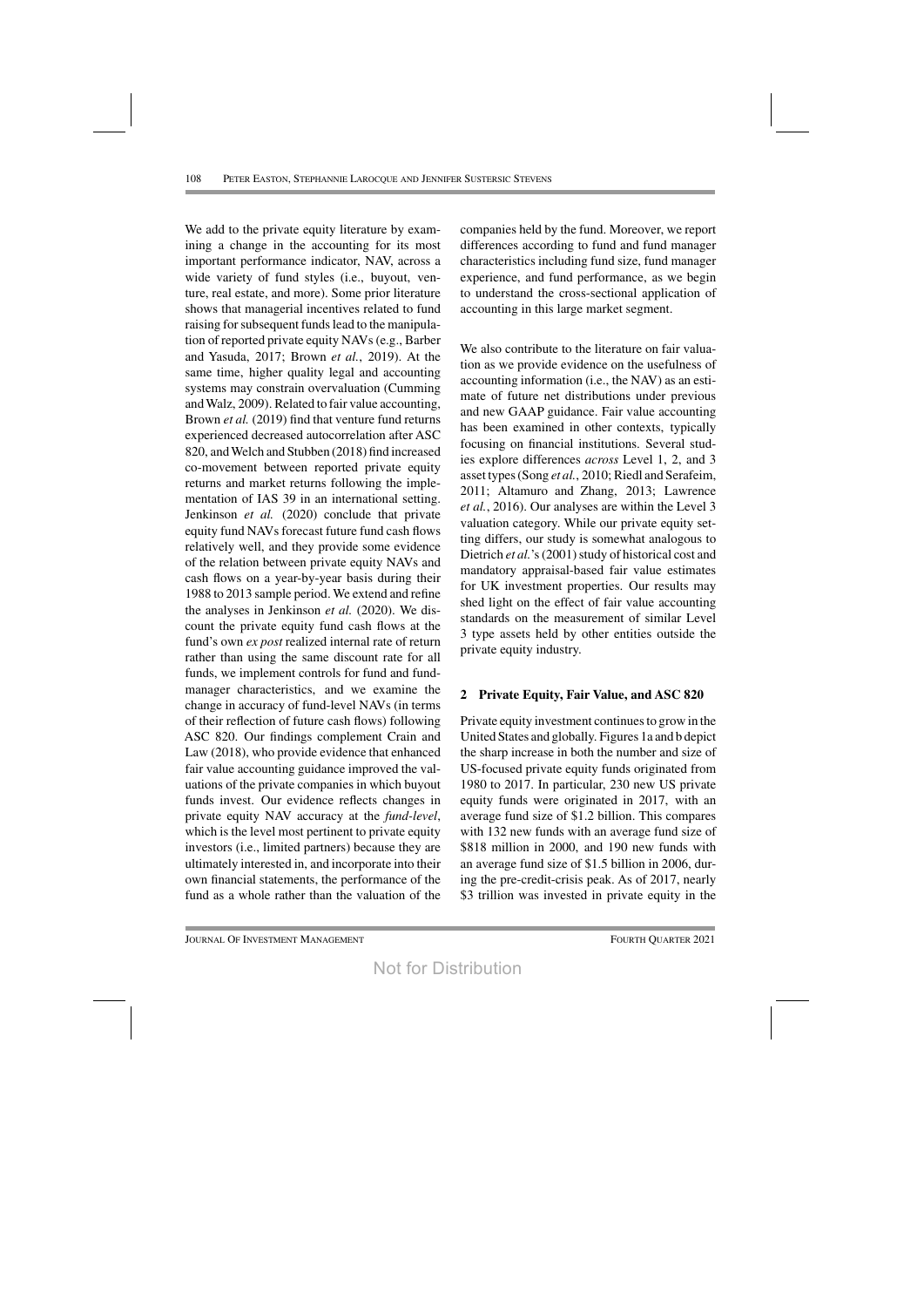

Figure 1a New US private equity fund originations by year.

Source: Unique new funds with a US fund focus by vintage as calculated from Preqin.





Source: Unique new funds with a US fund focus by vintage as calculated from Preqin.

**FOURTH QUARTER 2021**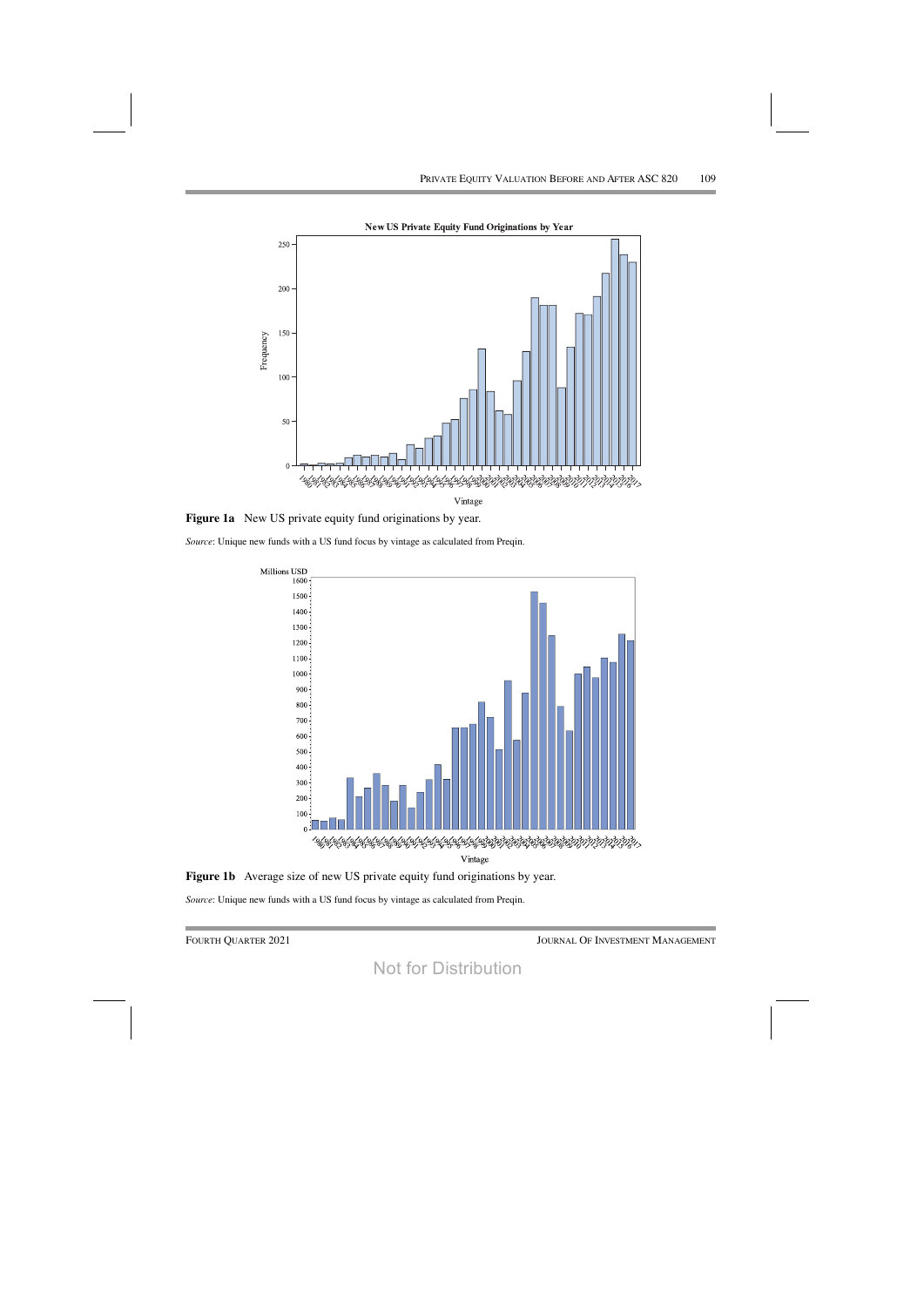United States and, as of 2018, 359 investors globally each allocated \$1 billion or more to private equity, according to Preqin (2018a). More recently, McKinsey & Company estimates \$3.4 trillion of assets under management in North America, as of 2019.

Private equity represents an investment strategy characterized by purchasing the equity and, sometimes, the debt of private firms (see Kaplan and Strömberg, 2009 for an overview). The structure of the industry is as follows. The general partner (GP) creates and manages one or more private equity funds, while the limited partners (LPs) are the investors in these funds. In the life cycle of a typical fund, the general partner begins fundraising for a new fund and the limited partners invest by committing a specified amount of capital. When investing in a fund, the limited partner enters into a contractual commitment entitled the Limited Partner Agreement (LPA), which outlines the limited partner's monetary commitment, general partner compensation, and fund reporting requirements. As investment opportunities in portfolio companies arise, the general partner "calls" invested capital from limited partners and the fund subsequently invests in those portfolio companies. Finally, the fund returns capital and profit, less a general partner management fee and carried interest, to the limited partners as the fund matures and divests of its portfolio companies.<sup>10</sup> The LPA typically calls for return of capital and profit over a 10-year fund life but fund-life extensions are possible.

Throughout the life of the fund, the general partner submits reports to the limited partners of the fund, usually on a quarterly basis. These reports typically provide timely information on exited investments and realized returns, as well as on those investments still in the portfolio, any unrealized returns, and the valuation techniques used.<sup>11</sup> At the same time, private equity valuation poses

challenges due to its unlisted, illiquid, and nontransparent nature. For example, in an interview with a large private equity investor, we learned that it is not uncommon for two different private equity funds invested in the same underlying asset to use different valuations for that same asset. In addition, interim valuations may facilitate future fundraising, as GPs often begin fundraising for the next fund before the current fund is liquidated. Future funds comprise a significant portion of long-run GP compensation, both in terms of management fees and carried interest (Chung et al., 2012; Brown et al., 2019).

Most private equity funds qualify as investment companies under the Investment Companies Act of 1940 and therefore must apply Investment Company accounting under ASC 946 (see Holmes and Hupp, 2011). Investment Company accounting requires reporting of investments in underlying portfolio companies at fair value. While ASC 820 provided additional guidance for how to determine fair value, the use of fair value in the private equity industry dates back to the 1970s when pension funds began to invest in private equity. Pension fund reporting required the use of fair value accounting for investments; thus, pension funds often included a GAAP (and thus, fair value) reporting requirement in the LPA. However, the lack of direction as to how to calculate fair values under GAAP plagued this industry. The AICPA Audit and Accounting Guide for Investment Companies, as well as various standards implemented by industry trade groups, provided further guidance on the use of fair value in reporting of investments. In 2003, the Private Equity Industry Guidelines Group (PEIGG; 2003) issued US Private Equity Valuation Guidelines which helped shape industry practice but formal adoption was limited (Blaydon and Wainright, 2005). These guidelines focused on estimating fair value of investments using an entry price and called for interim write-ups, even in the absence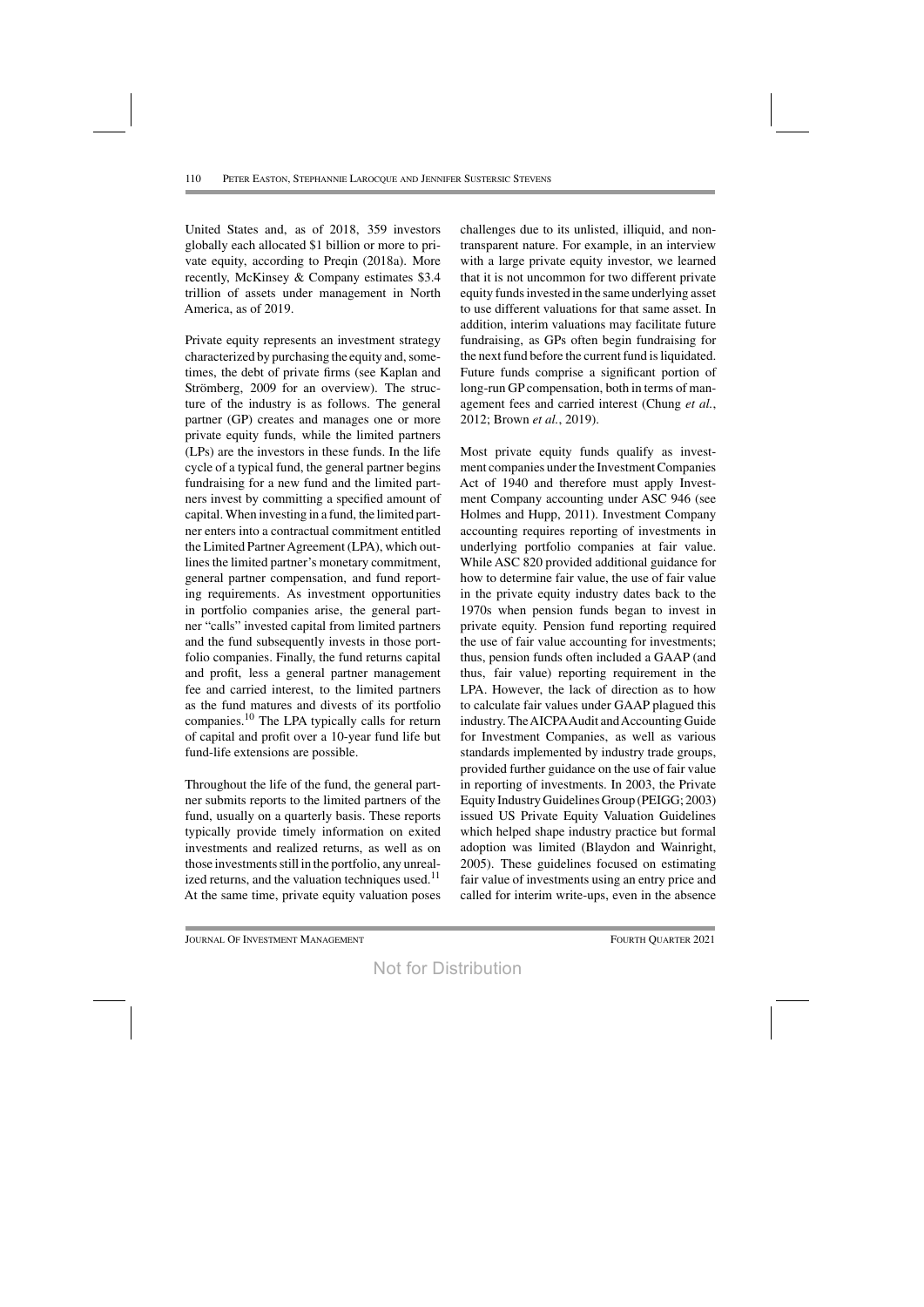of a new round of financing, which led to some controversy.

While the PEIGG guidelines, issued in 2003, were the industry standard, adoption was voluntary. In practice, many private equity funds did not adopt the PEIGG guidelines. Mulvihill (2007) reports that, in a 2005 survey of 102 private equity funds by the Tuck School of Business, only 19% of the respondents formally adopted the guidelines. Funds that did not adopt the guidelines reported their investments at cost and only reported write ups if a new round of financing had occurred. Thus, pre-ASC 820 private equity fund valuations were often stale and not based on *updated* fair values. This previous practice differs from ASC 820, which requires investments be fair valued based on an exit price—in other words, the amount the fund would receive should it sell or exit an investment.

Implemented in 2008, ASC 820 clarified the definition and measurement of fair values in an attempt to obtain consistent estimation of fair values. Importantly, the new standard focuses on a market-based approach. This focus may prove to be problematic in valuing private equity investments, which are generally highly illiquid and lack market prices (leading to Level 3 estimates under the ASC 820 fair value hierarchy). Along these lines, a comment letter from the National Venture Capital Association to the FASB written in April 2007 stated "we continue to be wary of the risk that application of Statement 157 to estimating portfolio company values, absent a financing event, could evolve into requirements that are burdensome and economically wasteful." Recently, *The Wall Street Journal* and *The New York Times* reported that the SEC's Enforcement Division has sent informal inquires to several private equity firms to gather information regarding their valuation techniques and how they report performance.12 Given the controversy and recent lawsuits surrounding financial reporting transparency in this industry (EY, 2016), we seek to provide insight into the reporting of private equity performance before and after ASC 820.

Fair value allows general partners to monitor their investments, make asset allocation decisions, and provide timely information to their limited partner investors.13 Limited partners may, in turn, monitor and compare fund performance, make asset allocation decisions, and report quarterly performance information to their own stakeholders (i.e., pension fund and endowment beneficiaries, fund offundsinvestors, etc.)AsJenkinson *et al.* (2020) point out, if private equity NAVs conservatively estimate fair value (whereas other investments can often be valued using observable market prices), then private equity limited partners might over-allocate to private equity.

That said, quarterly NAVs may not be the only channel by which LP investors obtain information from GPs. In our discussions with private equity industry participants, including investors, we learned that existing LP investors have access to a great deal of information from the fund GP above and beyond that contained in the quarterly report. Nevertheless, LPs largely rely on and use the GP-provided NAV estimates in their own financial reports. To verify this, we checked the financial reports of the four largest public investors in private equity—Canada Pension Plan Investment Board (CPPIB), Washington State Investment Board (WSIB), California Public Employees' Retirement System (CalPERS), and Teacher Retirement System of Texas—and we found that all of them use the NAV provided by the GPof the private equity fund. For example, CPPIB states that the primary valuation technique used for private equity fund investments is the NAV provided by the investment manager. WSIB bases fair value of individual private equity investments on the valuations reported by GPs.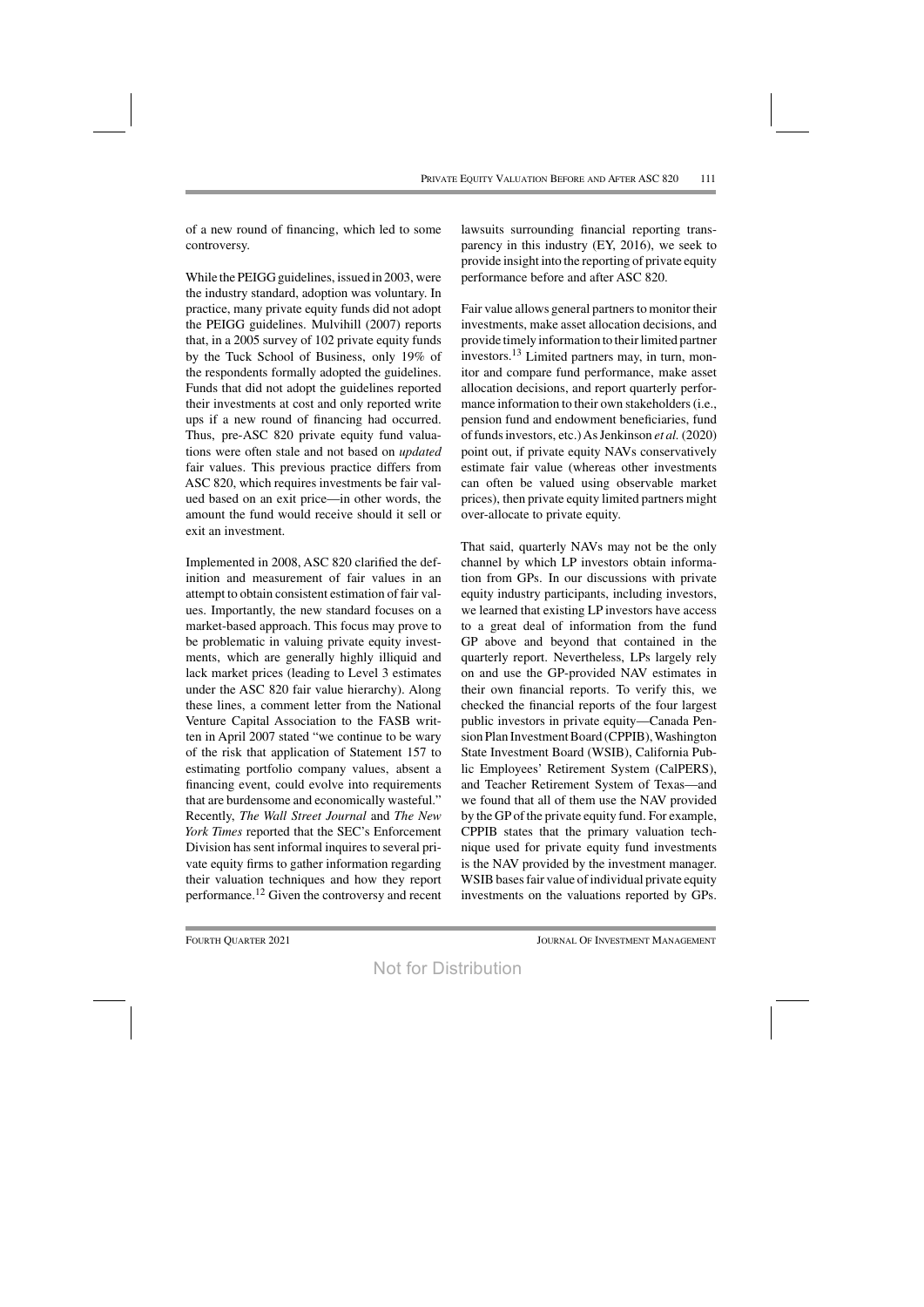At the same time, prospective investors receive very little information when they are considering investing in a private equity fund—sometimes they observe only the IRR of past or current funds of the GP (Phalippou, 2009; Phalippou and Gottschalg, 2009; Hochberg *et al.*, 2014).<sup>14</sup> This IRR would, in turn, be affected by the fund's reported, interim NAV.

Yet, there is little evidence on the effect of accounting standards, including those related to fair values, on this asset class, although several studies investigate the performance and risk of private equity funds (see, for example, Kaplan and Schoar, 2005; Harris *et al.*, 2014). An exception is Welch and Stubben (2018), who analyze the market co-movement of the returns on European private equity funds before and after the adoption of IAS 39; the authors conclude that fair value reporting requirements increased return co-movement with the public markets. In addition, Brown *et al.* (2019) include a test of whether private equity return autocorrelation changed following the adoption of ASC 820; they find a decrease in this autocorrelation for venture funds but not for buyout funds. Crain and Law (2018) evaluate the effect of fair value accounting on the valuations reported by the private companies in which buyout funds invest, while Ferreira *et al.* (2019) provide evidence on the reliability and relevance of estimates of fair values of private equity funds for their investee companies. Several studies suggest that managerial incentives may lead to the manipulation of reported NAVs (Barber and Yasuda, 2017; Brown *et al.*, 2019; Jenkinson *et al.*, 2013), while a cross-country study by Cumming and Walsh (2009) finds more stringent accounting standards and stronger legal systems reduce overvaluation in private equity reporting.

A number of accounting studies investigate the effect of ASC 820 on the measurement and use of fair values in financial reporting more generally.

Several studies compare the value relevance of fair value measurements across different underlying asset types (e.g., Kolev, 2019; Song *et al.*, 2010; Goh *et al.*, 2015; Lawrence *et al.*, 2016). Song *et al.* (2010) find that the value relevance of fair values increases along the fair value hierarchy, from Level 1 to Level 2 to Level 3. The authors argue that while fair values may be relevant, investors assign differential weighting to fair values based on their measurement inputs, suggesting potential differences in the perceived reliability of those fair values. Similarly, Riedl and Serafeim (2011) find greater information risk associated with Level 3 assets than with Level 1 and 2 assets. On the other hand, Lawrence *et al.* (2016) find that, in a sample of closed-end funds, Level 3 fair values are of similar value relevance to Level 1 and 2 fair values. In a mortgage servicing setting, Altamuro and Zhang (2013) find that valuations based on Level 3 inputs are more positively related to the persistence of future cash flows than are valuations based on Level 2 inputs. Collectively, these findings suggest that fair value estimates provide relevant information; however, the results may vary across settings, measurement inputs, and assets.<sup>15</sup>

At the same time, fair value estimates are susceptible to managerial opportunism. Early work by Beaver and Venkatachalam (2003) suggest that managerial discretion can affect the reliability of bank loan fair values. As Cotter and Richardson (2002) discuss, insiders have greater expertise related to valuing firm-specific assets. Laux and Leuz (2009) point out that, while managers may use discretion in estimating fair values, managers' litigation concerns could rein in managerial fair value estimates. It is uncertain whether litigation concerns apply to the opaque private equity setting, but at the same time, reputation and fundraising efforts may dominate private equity managerial behavior. However, aside from a test related to return autocorrelation in the appendix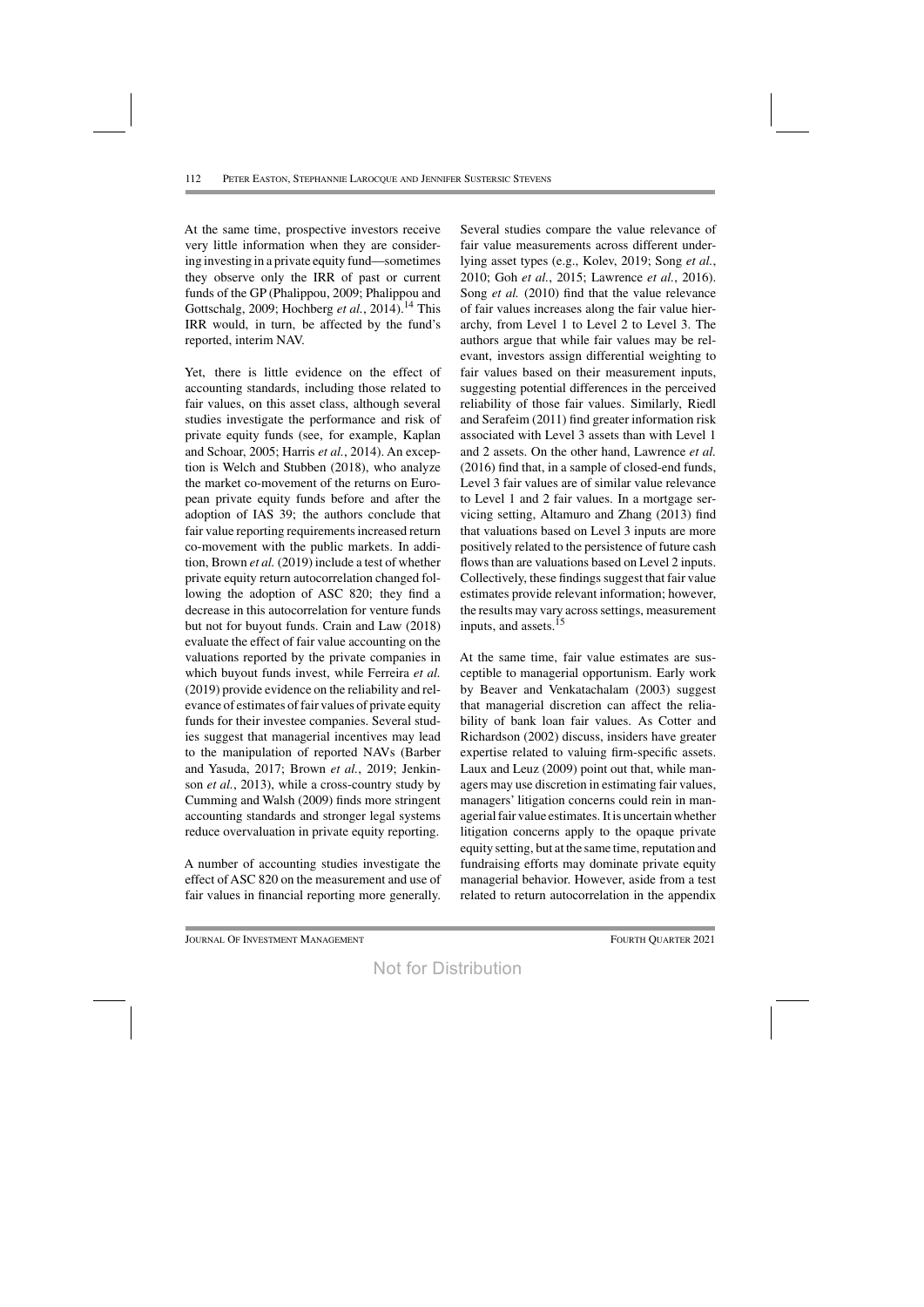of Brown *et al.* (2019), and calendar year-by-year analysis of the relation between private equity fund discounted cash flows and NAVs from 1988 to 2013 in Jenkinson *et al.* (2020), we are unaware of any other study that explores the effect of ASC 820 on private equity funds. Thus, we seek to better understand any such effects.

We focus on two main research questions regarding private equity net asset valuation and the implementation of ASC 820. First, we focus on liquidated private equity funds for which we can observe the full set of contributions to and distributions from the fund in order to investigate the ability of private equity NAVs to predict future net distributions before and after ASC 820. On the one hand, fair value accounting could improve the relevance and reliability of private equity reporting. On the other hand, private equity investments are difficult to value making fair value accounting difficult to implement. Our first research question follows:

*RQ1*: *Do private equity net asset valuations equally predict future net distributionsto limited partners before and after the implementation of ASC 820*?

Our second research question considers the characteristics of funds where we expect ASC 820 to, potentially, have a differing effect. In particular, we examine cross-sectional variation across fund strategy, fund size, fund performance and fundraising incentives, and fund manager experience.

We first consider fund strategy. For example, buyout funds generally invest in mature firms that, in turn, may have been easier to value, even before ASC 820, because they have an established pattern of cash flow generation and are

more likely to have publicly-traded comparable companies. In contrast, venture funds invest in early stage companies—often without cash generation—many of which fail and operate in lesstransparent reporting environments(see Metrick and Yasuda, 2010). These difficult-to-value portfolio companies often undergo numerous rounds of financing and receive investments from a number of private equity funds. Many contended that venture investments are inherently too difficult to reliably fair value and argued ASC 820 would have little or no effect on these funds.16 In their study of private equity fund NAVs, Jenkinson *et al.* (2020) find that venture funds set their NAVs more aggressively, relative to buyout funds. At the same time, venture funds frequently set interim valuations coincident with new financing rounds (whereas, in quarters without subsequent financing, the venture fund might carry the investment at cost until a subsequent round is undertaken). Thus, it is an empirical question as to whether ASC 820 may have a potentially stronger effect for venture funds through enhancing the guidance regarding interim valuation.

Second, we look for differences depending on fund size. Larger funds might have better systems in place to estimate the value of their underlying investments, either internally or by hiring valuation experts. As Khan *et al.* (2019) discuss, robust information and internal control systems are important for the monitoring and valuation of illiquid securities. While it is possible that large funds are more likely to hire and use external valuation experts, which might result in better valuations(Barth and Clinch, 1998; Hanley *et al.*, 2018), we are unable to observe *how* investments are valued in our sample due to the private nature of the private equity industry. Moreover, larger funds may in turn invest in larger investee companies, which may be more "efficiently priced" (Lopez-de-Silanes *et al.*, 2015). Thus, smaller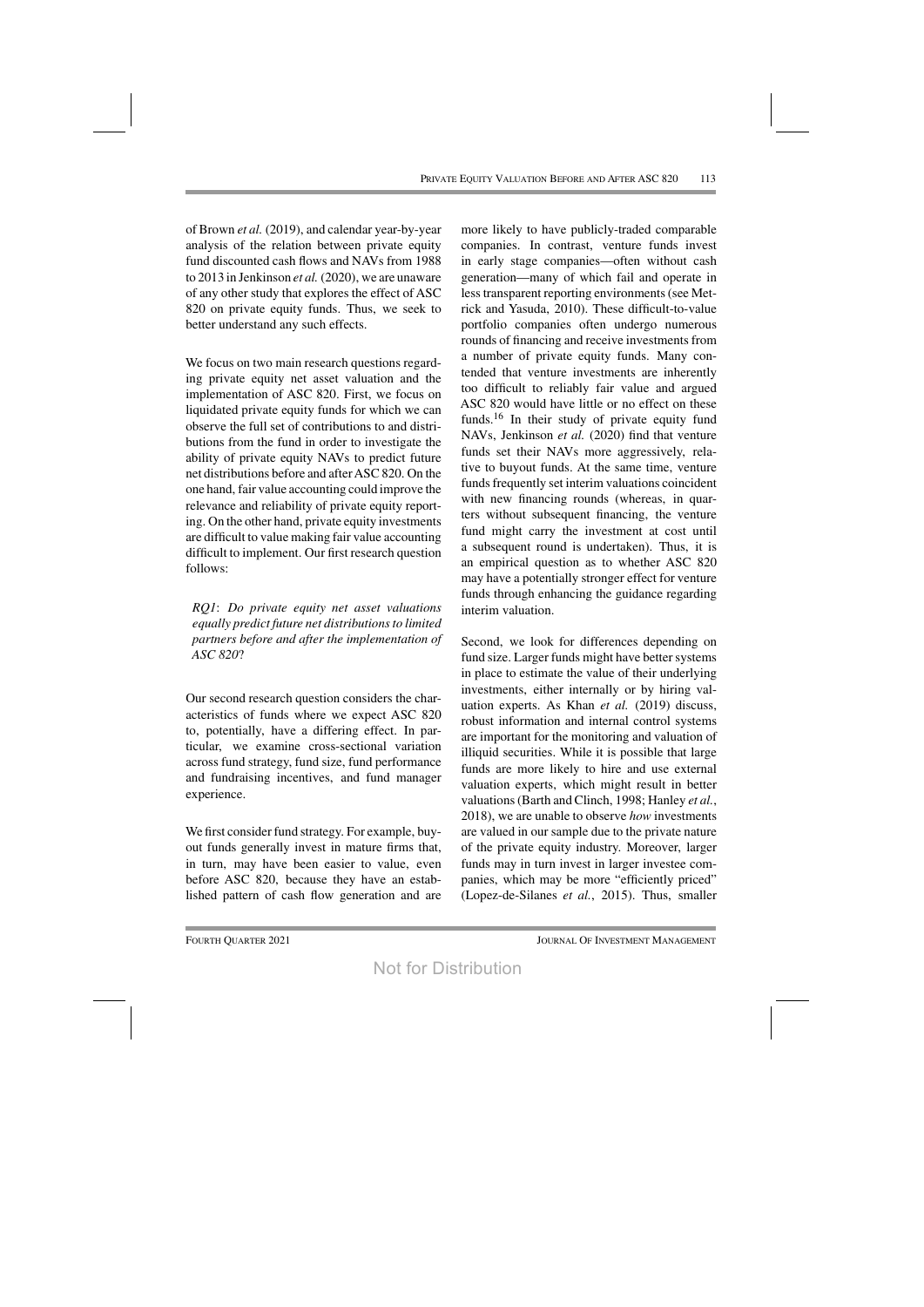funds may be affected more by the implementation of ASC 820.

Third, we consider the incentives of private equity GPs. General partner compensation stems from both the performance of current funds and the GP's ability to raise capital for subsequent funds (Chung *et al.*, 2012; Barber and Yasuda, 2017). As Chung *et al.* (2012), Hochberg *et al.* (2014), and Barber and Yasuda (2017) show, a current fund's performance has a significant positive impact on the ability of the fund's GP to successfully raise a follow-on fund. Barber and Yasuda (2017) further describe how successful GPs raise a new fund every three to six years. Jenkinson *et al.* (2013) conclude that, during fundraising periods, private equity valuations are inflated. At the same time, limited partners may place more weight on the returns of prior, liquidated funds than on existing funds when making reinvestment decisions. Dietrich *et al.* (2001) find that incentives affect historical cost and mandatory appraisal-based fair value estimates for UK investment properties. Thus, it is possible that both current fund performance and the act of fundraising affect the accuracy of private equity valuations and, moreover, that ASC 820 could have had a differing effect on NAV accuracy based on both fund performance and fundraising incentives.

Finally, we consider fund manager experience. It is possible that ASC 820 implementation differentially affected managers based on their level of experience. Prior literature suggests that private equitymanagers aremore likely to "game" returns when the fund manager has less experience (Barber and Yasuda, 2017). Moreover, fund managers with more experience might be in a better position to raise funds, and less sensitive to the interim performance of their current funds (Chung *et al.*, 2012).

Thus, our second research question is as follows:

*RQ2*: *DidASC820 implementation differentially affect private equity net asset valuations based on fund and fund manager characteristics*?

# **3 Sample Description and Variable Definitions**

# *3.1 Sample description*

To test for differences in reported net asset valuations before, during, and after the implementation of ASC 820 in 2008, we focus on the years 2002 through 2016. In most of our tests, we exclude the years 2007 and 2008 from our analysis asthey overlap not only with the implementation of ASC 820 but also with the global financial crisis, which likely affected private equity valuations.<sup>17</sup>

The Preqin Private Equity Cash Flow Download is the primary data source for our sample. These data have been used in other academic studies, including Ewen *et al.* (2013) and Ang *et al.* (2018). Private equity fund NAVs, contributions, and distributions (all net of fees) as well as fund size, fund manager, and fund type are obtained by Preqin from public investors in private equity via the Freedom of Information Act.18 Data in the cash flow download are scaled by Preqin to be representative of a \$10 million commitment to the fund. As of July 2019, when we obtained the Preqin download, 155,064 fund quarters from 4,586 private equity funds from 1985 to June of 2019 were available on Preqin. For each fund, we obtain from Preqin the amount of capital committed, the fund strategy and geographic fund focus, the general partners or firm with which the fund is affiliated, fund size, cash contributions and distributions by date, and NAVs by quarter. We require a US fund focus, because funds with Europe or Rest-of-World focus may be less likely to follow US GAAP and are more likely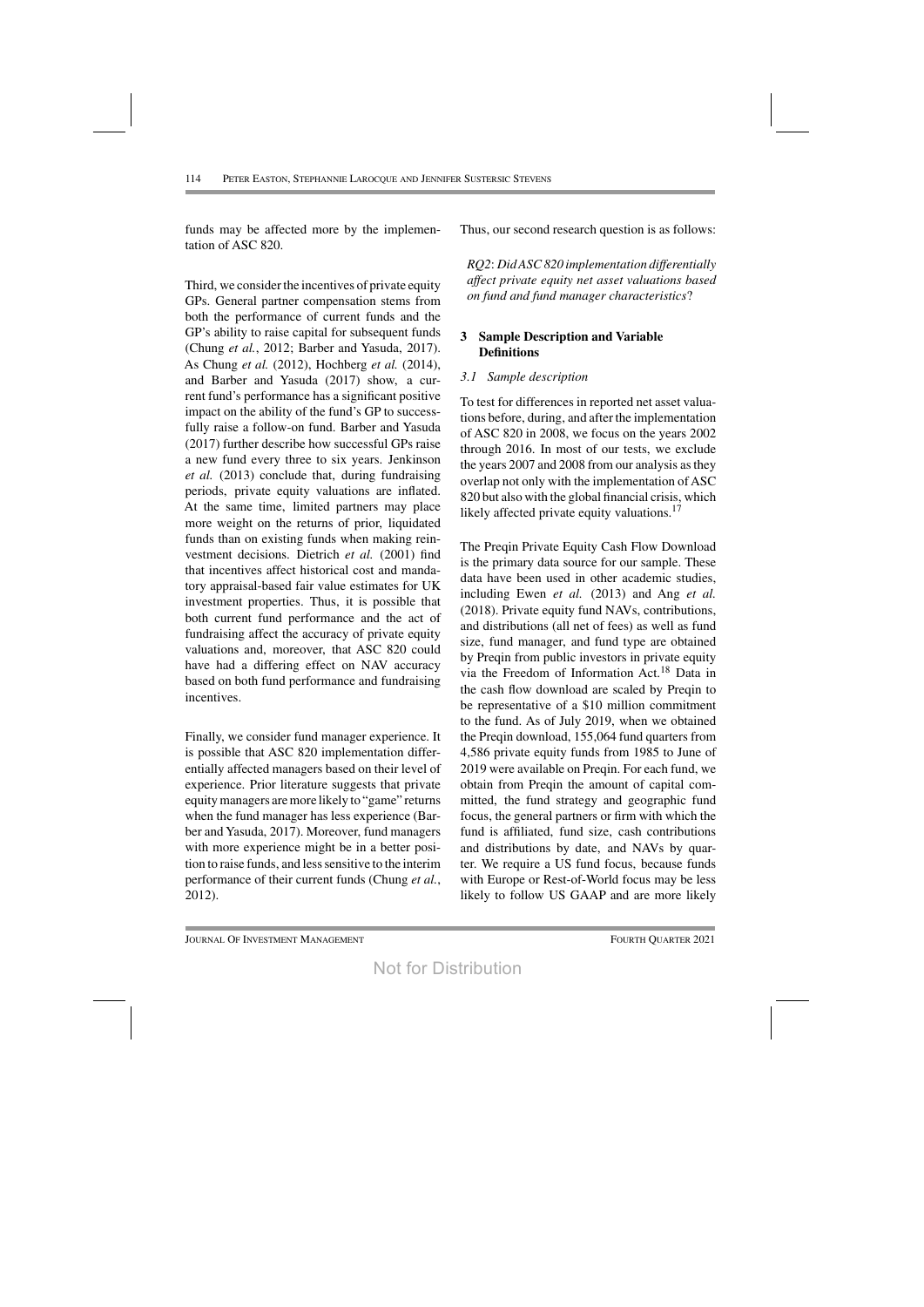to be affected by foreign exchange fluctuations. Our main tests explore the predictive power of NAVs and adjustments to NAVs; therefore, we require a non-zero NAV at the end of the current and lagged fund-quarter. <sup>19</sup> Following Phalippou and Gottschalg (2009) and Brown *et al.* (2019), we examine NAVs for the first 10 years of the life of the private equity fund. When we extend the sample to include all fund-quarters from the first 15 years of the fund's life, our main inferences are unchanged.

In order to assess private equity fund NAVs as predictors of future distributions and contributions, we limit oursample to liquidated funds, as defined by Preqin.<sup>20</sup> While we do not delete private equity funds from our sample based on their performance, our sample is subject to potential selection bias, as in Kaplan and Schoar (2005). In particular, our sample may include only the more successful funds that ultimately distribute cash flows to their LP investors, allowing us to calculate a fund-level internal rate of return. The sample of liquidated private equity fund-quarters from 2002 to 2016 represents 13,708 fund-quarters from 586 funds.21 Panel A of Table 1 outlines our sample selection procedures.

# *3.2 Net asset valuations (NAVs)*

Given that Preqin's private equity data are relatively new to the accounting literature, we provide a simple description of reported NAVs of private equity funds. At any given point in the life of a fund, the NAV represents the sum of its cash contributions from limited partners to date (*Contributions*), less any distributions of realized returns to limited partners to date (*Distributions*), plus accounting recognition of estimated unrealized returns made on investments within the fund (*Valuation adjustment*), net of fees. Thus, in a given quarter, *Valuation adjustment<sup>q</sup>* is the change in NAV from quarter *q*−1 to quarter *q*

that is not explained by contributions, distributions, and fees during the quarter. Funds usually do not hold onto cash and thus distribute any realized returns almost immediately; therefore, the valuation adjustment should largely represent unrealized returns. Under conservative accounting, *Valuation adjustment<sup>q</sup>* will represent only those returns that have been realized through an explicit valuation change (e.g., through the sale of assets) but have not yet been distributed. Under fair value accounting, however, *Valuation adjustment<sup>q</sup>* will represent both undistributed, realized returns and the recognition of some or all unrealized returns in the form of changed (fair) value of ongoing investments.

# *3.3 Calculation of net present value (NPV) of future cash flows*

Our research questions consider the accuracy with which reported NAVs of private equity funds predict future discounted cash distributions and contributions. We compute the NPV of future distributions to investors less future contributions from investors, discounted by an assumed discount rate. The computation differs from more typical applications of the net present value model that requires estimation of terminal values for a lengthy, sometimes infinite, stream of future cash flows. Private equity funds with their short lifespans (averaging 13.2 years, with a standard deviation of 3.7 years in our dataset) allow for observation of all future net distributions through to the end of the life of the fund.

We depart from prior literature in using a discount rate for each fund in our sample that represents the internal rate of return over the entire life of the fund (which we refer to as *END\_IRR*). That is, we solve for the rate of return that yields an NPV of zero as of time zero, which is the date of the initial investment in the fund. For each quarter following the initial investment in the fund,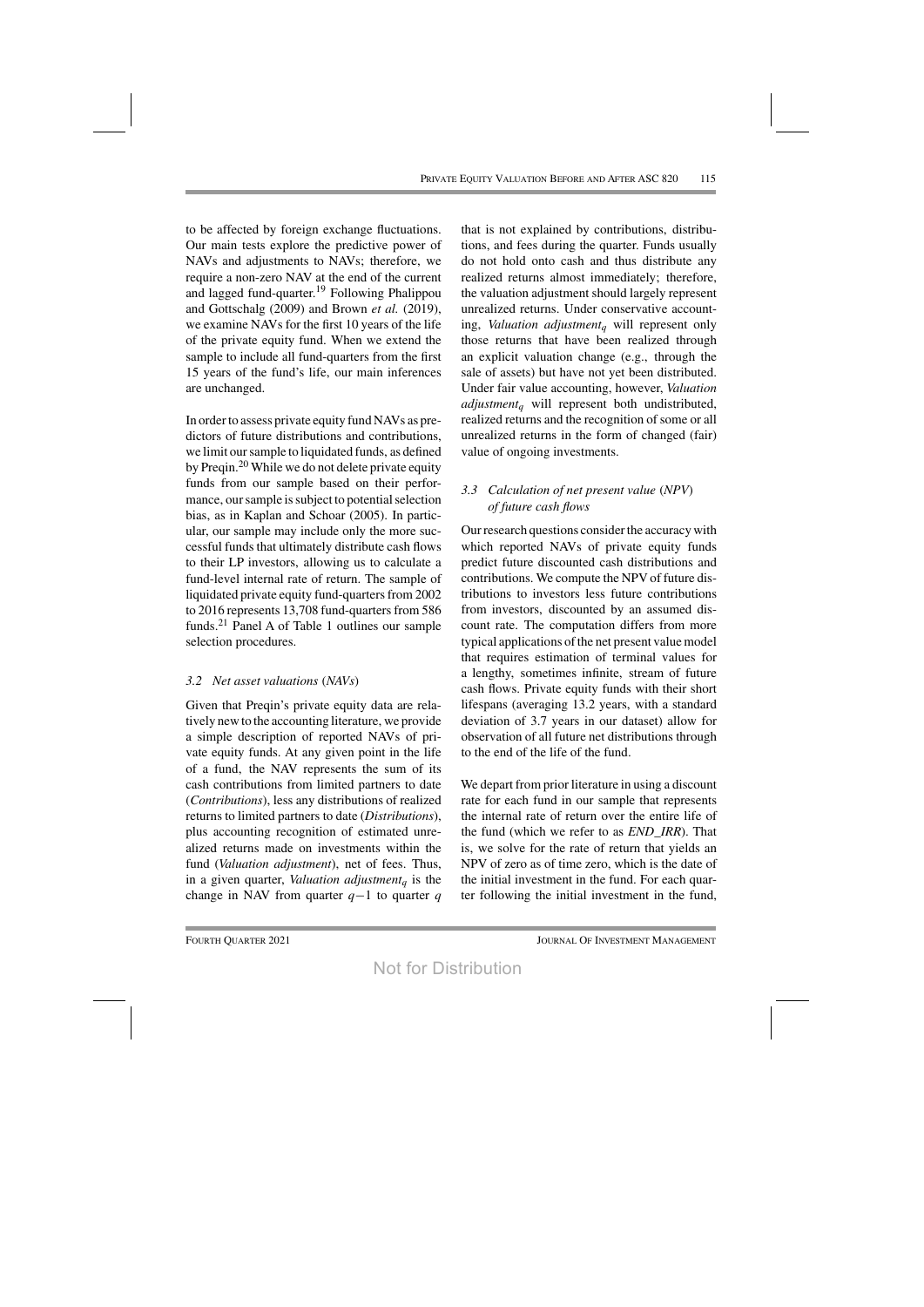we use the fund's *END\_IRR* as the discount rate to determine the net present value of future distributions and contributionsfrom that quarter *q* until the end of the life of the fund,  $T$ . Thus, we obtain a fund-specific, perfect-foresight, net present value (*NPV*) at each quarter-end in the life of the fund.

# *3.4 NAV accuracy*

The reported NAV reflects the private equity fund managers' assessment of the value of the expected future distributions and contributions and, as such, it is a forecast of these net distributions (i.e., distributions less contributions). Thus, the difference between the NAV and our calculated NPV is a measure of the forecast error just as the difference between any forecast (such as an earnings forecast) and the realized amount is an indicator of forecast error.

We define *NAV Accuracyiq* as the absolute value of fund *i*'s quarter *q* reported NAV less our calculated NPV for the quarter, scaled by NAV and multiplied by  $-1$  so that the variable is increasing in accuracy relative to the perfect foresight NPV. This variable definition is similar to the accuracy measure used in the analyst forecast setting; for example, in Fried and Givoly (1982), accuracy is the absolute value of forecasted EPS less actual EPS, scaled by the absolute value of actual EPS. $^{22}$ While bias and accuracy in private equity NAVs relative to *ex post* future distributions are assessed by Jenkinson *et al.* (2020), we seek to extend this analysis of NAV accuracy in the context of ASC 820 as well as taking into account fund and fund manager characteristics, which we discuss next.

# *3.5 Fund and fund manager characteristics*

In our analyses, we consider the following fund and fund manager characteristics. *Fund Size* represents the total commitments to a private equity fund, according to Preqin. *Experience* isthe number of prior private equity funds raised by the GP. *Fundraising* is an indicator variable that equals one if the GP's next private equity fund makes its first cash call within the next year, zero otherwise. The variable *Venture* equals one for venture funds, zero otherwise (including funds that invest following strategies such as buyout, real estate, and distressed debt). *Quartile* is a measure of private equity fund performance, set by Preqin to compare funds with other funds in their benchmark grouping, where the benchmark is created based on funds' vintage, investment strategy, and geographic focus.

# **4 Descriptive Statistics and Empirical Tests**

# *4.1 Descriptive statistics*

Panel B of Table 1 shows the composition of the types of funds in our sample. The funds in our sample represent a broad range of styles, with 33.1% of funds labeled as Buyouts and 18.1% as Venture. The remaining style categories include real estate (14.3% of funds), early stage (8.5% of funds), and such other categories as distressed debt, growth, mezzanine, and natural resources.

Panel C of Table 1 presents descriptive statistics for the sample of 586 liquidated funds and 13,708 fund-quarters from 2002 to 2016. While the mean (median) fund in oursample raises \$578 (\$318) million of committed capital, there is a wide range of funds with an un-tabulated minimum (maximum) size of  $$5$  (\$6,114) million. The mean (median) total fund life is approximately 13 (14) years. As Figure 2 shows, cash contributions are generally largest in the early years of the life of a fund, while cash distributions generally tend to be more normally distributed. As Metrick and Yasuda (2010) explain, private equity funds typically call in contributions, and invest in new companies, in the first five years of the life of the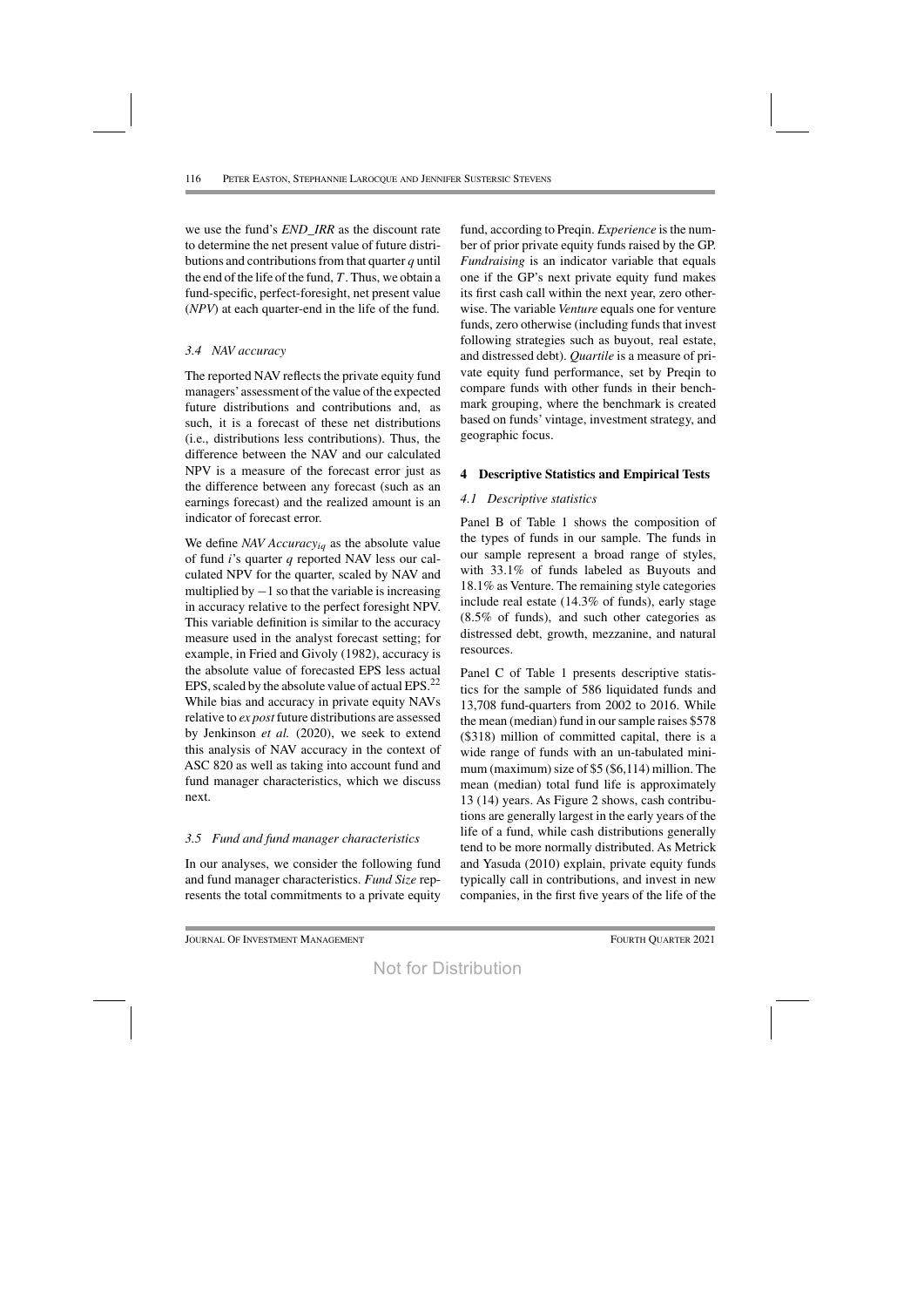|                                                      | Fund<br>quarters | Unique<br>funds | Unique<br>firms | Unique<br>years | Unique<br>vintage<br>years |
|------------------------------------------------------|------------------|-----------------|-----------------|-----------------|----------------------------|
| <b>Panel A: Sample selection</b>                     |                  |                 |                 |                 |                            |
| Initial Preqin sample                                | 155,064          | 4,586           | 1,715           | 40              | 39                         |
| Require US fund focus                                | 122,651          | 3,385           | 1,227           | 40              | 39                         |
| Require $NAV > 0$                                    | 99,325           | 3,369           | 1,227           | 37              | 36                         |
| Require lag NAV                                      | 91,976           | 3,228           | 1,178           | 37              | 35                         |
| Require non-missing fund size                        | 88,792           | 3,055           | 1,136           | 37              | 35                         |
| Limit sample to $2002-2016$                          | 68,438           | 2,678           | 1,052           | 15              | 32                         |
| Funds with fund-age $\leq 10$ , 2002–2016            | 56,375           | 2,633           | 1,037           | 15              | 25                         |
| Liquidated funds with fund-age $\leq 10$ , 2002–2016 | 13,708           | 586             | 368             | 15              | 23                         |

Table 1 Sample selection and descriptive statistics.

# Panel B: Breakdown of funds by strategy

|                      |                | Unique funds |  |
|----------------------|----------------|--------------|--|
| Investment strategy  | #              | $\%$         |  |
| <b>Balanced</b>      | 11             | 1.9          |  |
| <b>Buyout</b>        | 194            | 33.1         |  |
| Co-investment        | $\overline{2}$ | 0.3          |  |
| Direct lending       | 1              | 0.2          |  |
| Distressed debt      | 22             | 3.8          |  |
| Early stage          | 50             | 8.5          |  |
| Expansion/late stage | 16             | 2.7          |  |
| Fund of funds        | 8              | 1.4          |  |
| Growth               | 16             | 2.7          |  |
| Infrastructure       | 9              | 1.5          |  |
| Mezzanine            | 33             | 5.6          |  |
| Natural resources    | 14             | 2.4          |  |
| Real estate          | 84             | 14.3         |  |
| Secondaries          | 11             | 1.9          |  |
| Special situations   | 3              | 0.5          |  |
| Timber               | $\overline{2}$ | 0.3          |  |
| Turnaround           | $\overline{2}$ | 0.3          |  |
| Venture (general)    | 106            | 18.1         |  |
| Venture debt         | $\overline{2}$ | 0.3          |  |
| Total                | 586            | 100          |  |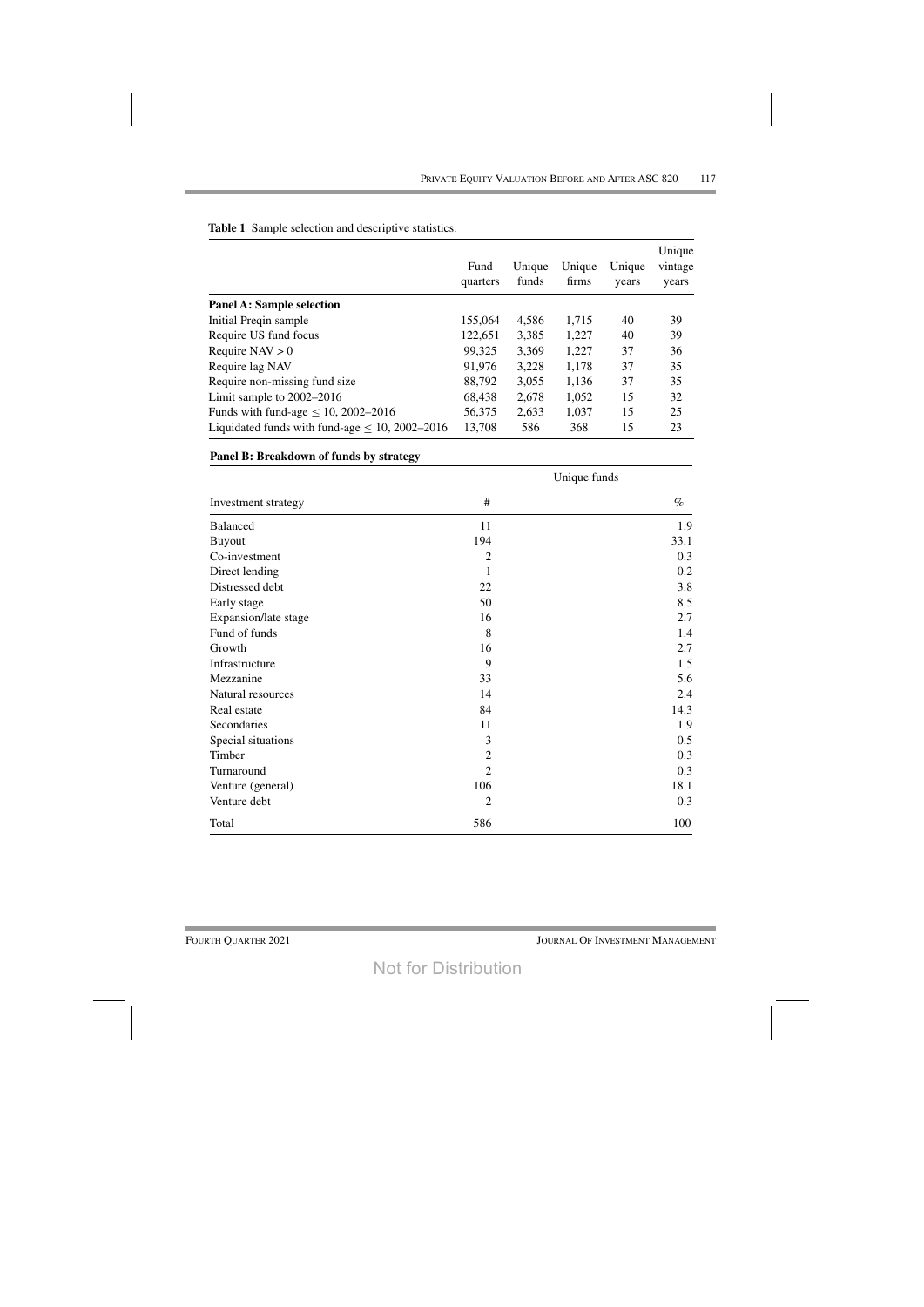|                                                             | Mean      | Std. Dev  | P <sub>5</sub>        | Q <sub>1</sub>    | Median    | Q <sub>3</sub>                                                             | P95                  |  |  |  |
|-------------------------------------------------------------|-----------|-----------|-----------------------|-------------------|-----------|----------------------------------------------------------------------------|----------------------|--|--|--|
| Panel C: Descriptive statistics for funds and fund-quarters |           |           |                       |                   |           |                                                                            |                      |  |  |  |
| Funds ( $N = 586$ )                                         |           |           |                       |                   |           |                                                                            |                      |  |  |  |
| Fund size (\$ million)                                      | 578       | 789       | 54                    | 167               | 318       | 640                                                                        | 1,927                |  |  |  |
| Total fund life (in years)                                  | 13.2      | 3.7       | 6                     | 11                | 14        | 16                                                                         | 18                   |  |  |  |
| Total contributions                                         | 9,830,685 |           |                       |                   |           | 1,336,593 8,047,613 9,624,038 10,000,000 10,017,184 11,407,922             |                      |  |  |  |
| Total distributions                                         |           |           |                       |                   |           | 16,306,422 19,684,116 2,038,039 9,060,000 13,311,481 18,226,081 34,944,182 |                      |  |  |  |
| Total distributions/                                        | 1.669     | 2.145     | 0.220                 | 0.936             | 1.378     | 1.840                                                                      | 3.506                |  |  |  |
| total contributions                                         |           |           |                       |                   |           |                                                                            |                      |  |  |  |
| END_IRR                                                     | 0.120     | 0.368     | $-0.211$              | $-0.008$          | 0.087     | 0.187                                                                      | 0.547                |  |  |  |
| Fund-quarters $(N = 13,708)$                                |           |           |                       |                   |           |                                                                            |                      |  |  |  |
| $NAV_{iq}$                                                  | 4,337,760 | 3,033,280 |                       | 339,560 1,996,040 | 3,844,685 | 6,153,055                                                                  | 9,976,680            |  |  |  |
| Net present value $(NPV_{iq})$                              | 3,939,388 |           | $3,804,960 - 310,616$ | 933,170           | 3,143,595 |                                                                            | 6,447,790 10,972,591 |  |  |  |
| NAV Accuracyiq                                              | $-0.864$  | 18.484    | $-1.681$              | $-0.686$          | $-0.326$  | $-0.129$                                                                   | $-0.021$             |  |  |  |
| NAV Signed Errorig                                          | $-0.135$  | 18.504    | $-1.050$              | $-0.225$          | 0.049     | 0.465                                                                      | 1.129                |  |  |  |
| Valuation adjustmentigl                                     | 0.185     | 11.868    | $-0.201$              | $-0.031$          | 0.001     | 0.048                                                                      | 0.251                |  |  |  |
| $NAV_{iq-1}$                                                |           |           |                       |                   |           |                                                                            |                      |  |  |  |
| $\Delta NAV_{iq}/NAV_{iq-1}$                                | 0.202     | 14.014    | $-0.377$              | $-0.086$          | $-0.003$  | 0.055                                                                      | 0.385                |  |  |  |
| Contributions <sub>ig</sub> /NAV <sub>iq-1</sub>            | 0.089     | 3.000     | 0.000                 | 0.000             | 0.000     | 0.016                                                                      | 0.277                |  |  |  |
| $Distributions_{iq}/NAV_{iq-1}$                             | $-0.072$  | 0.246     | $-0.383$              | $-0.060$          | 0.000     | 0.000                                                                      | 0.000                |  |  |  |
| $S\&P500_q$                                                 | 0.012     | 0.081     | $-0.142$              | $-0.026$          | 0.016     | 0.058                                                                      | 0.149                |  |  |  |
| Russell2000 <sub>a</sub>                                    | 0.021     | 0.102     | $-0.178$              | $-0.034$          | 0.027     | 0.086                                                                      | 0.189                |  |  |  |
| $Q_4$                                                       | 0.228     | 0.419     | 0.000                 | 0.000             | 0.000     | 0.000                                                                      | 1.000                |  |  |  |

Note: This table contains details regarding sample selection strategy (in Panel A), the breakdown of funds by investment strategy (in Panel B); and descriptive statistics for the sample of funds (in Panel C). Variable definitions are in the Appendix. Note that contributions and distributions are scaled by Preqin to be representative of a \$10 million commitment to the fund.

fund, with some follow-on investments in later years. The mean (median) liquidated fund in our sample returns (i.e., distributes) 167% (138%) of its investors' total cash contributions over the life of the fund.

The mean (median) values of *Contributions* and Distributions, both scaled by lagged NAV, are 0.089 (0.000) and  $-0.072$  (0.000), respectively. Of the two measures that we use to proxy for the broader market quarterly return, S&P500 has a mean (median) value of 0.012 (0.016) across all fund-quarters in our sample, while Russell2000 has a mean (median) value of  $0.021$  ( $0.027$ ). Mean

(median)  $END\_IRR$  is 0.120 (0.087) per annum and the mean and median values of NAV Accuracy are  $-0.864$  and  $-0.326$ . Given the obvious skewness in these data, our regression analyses are based on median and robust regressions and we will focus on the median regressions for most of our inferences.

# 4.2 Analysis of private equity fund NAV valuation adjustments

Before proceeding to the examination of our main research questions, we provide, in Table 2, a descriptive analysis of the valuation adjustments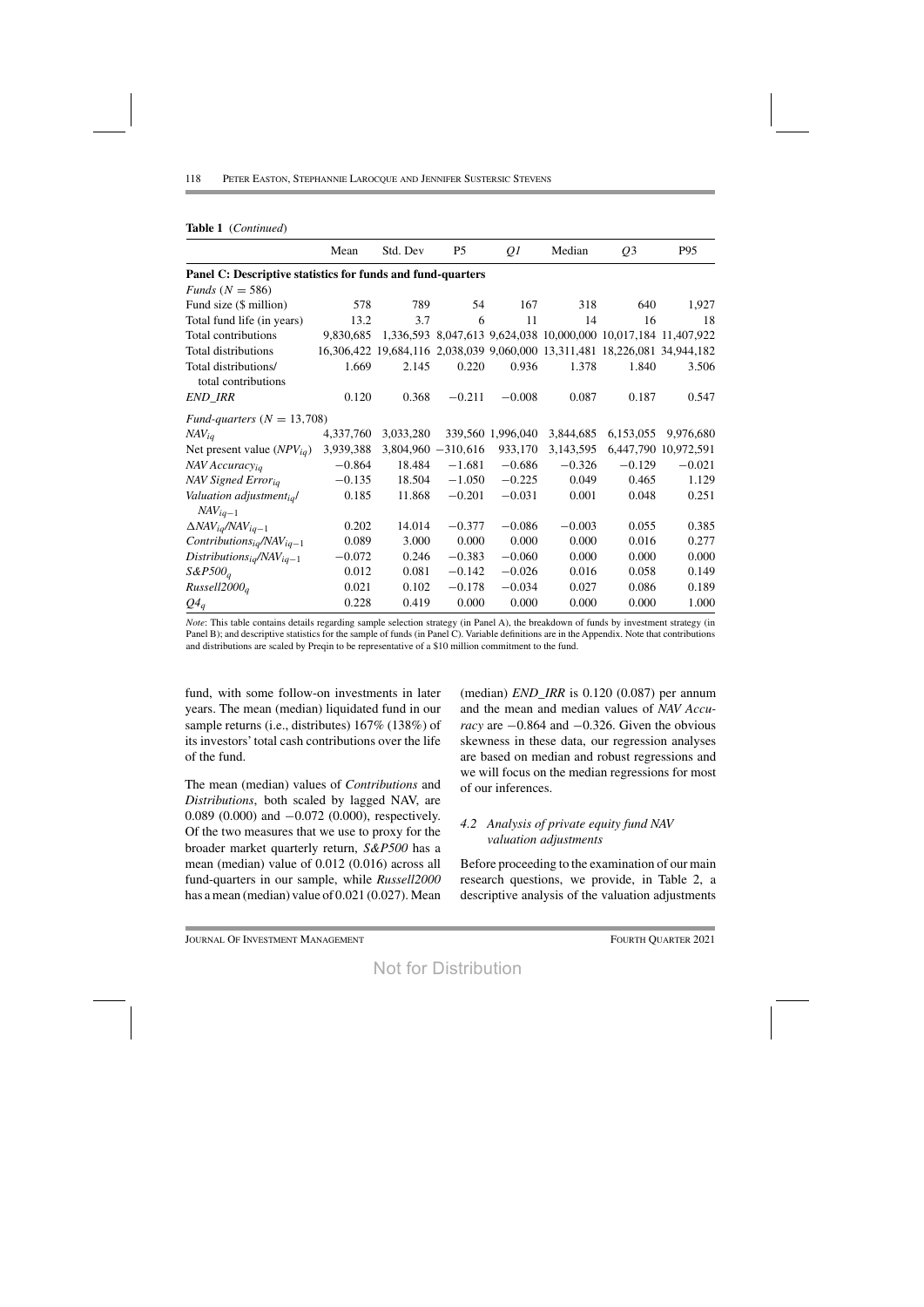

**Figure 2** Contributions and distributions by fund age.

*Note*: This graph represents data from liquidated funds with a US fund focus and fund-age  $\leq$ 10.

before and after the implementation of ASC 820. Column 1 reports that 96.9% of fund-quarters include a non-zero valuation adjustment in the sample of all 13,708 fund-quarters and this percentage significantly increases from 96.4% in the pre-2007 period (i.e., prior to ASC 820) to 97.2% in the post-2008 period. In additional, un-tabulated analyses, we observe that the percentage of non-zero valuation adjustments increases significantly in the post-2008 period in each of the second and third fiscal quarters; the difference is insignificant in the first and fourth fiscal quarters. We also observe a significant increase in the percentage of quarters with non-zero valuation adjustments in the post-2008 period for the sub-sample of quarters without contributions or distributions—these are the quarters when valuation adjustments are more likely to represent unrealized gains.

For the overall sample of fund-quarters that do include valuation adjustments, 53.1% of adjustments are positive (see Column 2 of Table 2). The percentage of positive valuation adjustments significantly increases from 49.5% in the pre-2007 period to 60% in the post-2008 period, following ASC 820. In additional, in the un-tabulated analyses, we observe that the percentage of positive valuation adjustments increases significantly in the post-2008 period in each of the four fiscal quarters as well as in the sub-sample of quarters without contributions or distributions. These changes in the likelihood of a positive valuation adjustment could be attributable to one of two sources. ASC 820 may have resulted in a change in reporting behavior. Alternatively, the post-period predominately presents a time of rising market prices following the global financial crisis. Therefore, these results could be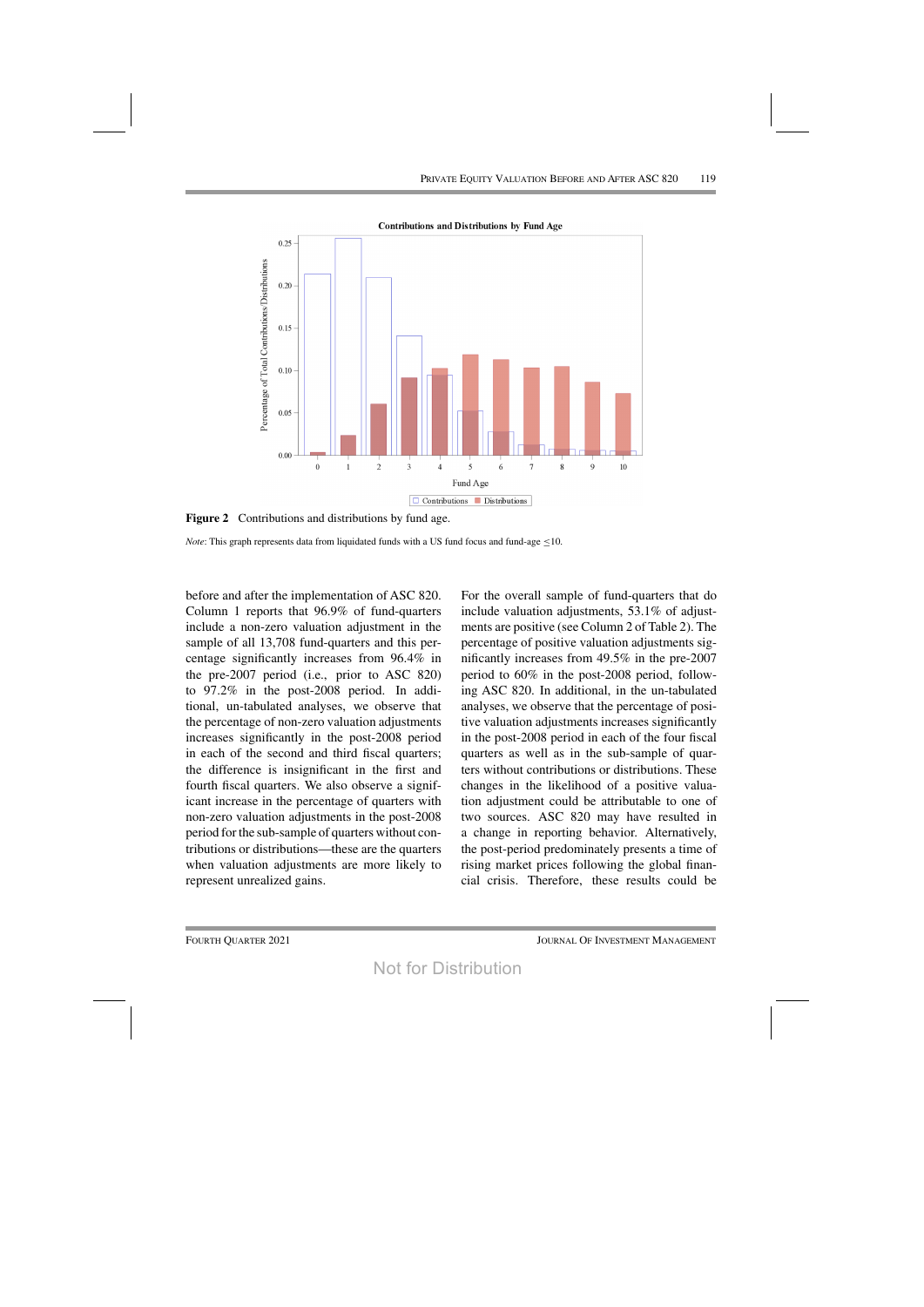attributable to NAVs incorporating concurrent market returns associated with this rise (which we control for in subsequent tests). Columns 3 and 4 (5 and 6) assess the size of positive (negative) valuation adjustments. While positive valuation adjustments tend to be smaller in the post-period (with a statistically significant difference of 0.011 in the median adjustment), Columns 5 and 6 suggest that the size of negative valuation adjustments becomes larger in magnitude (with a statistically significant difference of 0.017 in the mean adjustment).

Panels C and D of Table 2 present similar analyses of the valuation adjustments of both liquidated and non-liquidated funds, by year of fund life. Similar to the results in Panels A and B of Table 2. we observe more non-zero valuation adjustments in the post-2008 period, and that the valuation

Table 2 Valuation adjustments of private equity funds.

| Year<br>$\cal N$           |            | Valuation<br>adjustment $\neq 0$                                                           | Valuation<br>adjustment $> 0$ |       | Valuation adjustment<br>(> 0) | Valuation adjustment<br>(< 0) |          |
|----------------------------|------------|--------------------------------------------------------------------------------------------|-------------------------------|-------|-------------------------------|-------------------------------|----------|
|                            |            | (1)                                                                                        | (2)                           | (3)   | (4)                           | (5)                           | (6)      |
|                            |            |                                                                                            |                               | Mean  | Median                        | Mean                          | Median   |
|                            |            | Panel A: Valuation adjustments of liquidated private equity funds by year                  |                               |       |                               |                               |          |
| 2002                       | 1,061      | $1,042(98.2\%)$                                                                            | 340 (32.6%)                   | 0.077 | 0.032                         | $-0.103$                      | $-0.060$ |
| 2003                       | 1,158      | 1,121 (96.8%)                                                                              | 509 (45.4%)                   | 3.929 | 0.048                         | $-0.068$                      | $-0.036$ |
| 2004                       | 1,362      | 1,307 (96.0%)                                                                              | 679 (52.0%)                   | 0.135 | 0.063                         | $-0.069$                      | $-0.033$ |
| 2005                       | 1,374      | 1,314 (95.6%)                                                                              | 719 (54.7%)                   | 0.145 | 0.058                         | $-0.071$                      | $-0.034$ |
| 2006                       | 1,351      | 1,295 (95.9%)                                                                              | 760 (58.7%)                   | 0.143 | 0.058                         | $-0.073$                      | $-0.025$ |
| 2007                       | 1,313      | 1,286 (97.9%)                                                                              | 760 (59.1%)                   | 0.389 | 0.049                         | $-0.147$                      | $-0.025$ |
| 2008                       | 1,198      | 1,161 (96.9%)                                                                              | 428 (36.9%)                   | 0.454 | 0.034                         | $-0.124$                      | $-0.062$ |
| 2009                       | 1,124      | $1,090(97.0\%)$                                                                            | 509 (46.7%)                   | 0.135 | 0.045                         | $-0.114$                      | $-0.044$ |
| 2010                       | 905        | 885 (97.8%)                                                                                | 546 (61.7%)                   | 0.107 | 0.053                         | $-0.063$                      | $-0.029$ |
| 2011                       | 703        | 689 (98.0%)                                                                                | 439 (63.7%)                   | 0.079 | 0.042                         | $-0.072$                      | $-0.034$ |
| 2012                       | 627        | 608 (97.0%)                                                                                | 386 (63.5%)                   | 0.072 | 0.038                         | $-0.092$                      | $-0.039$ |
| 2013                       | 542        | 533 (98.3%)                                                                                | 358 (67.2%)                   | 0.162 | 0.041                         | $-0.070$                      | $-0.033$ |
| 2014                       | 470        | 462 (98.3%)                                                                                | 319 (69.0%)                   | 0.071 | 0.040                         | $-0.126$                      | $-0.040$ |
| 2015                       | 323        | 310 (96.0%)                                                                                | 200 (64.5%)                   | 0.081 | 0.037                         | $-0.086$                      | $-0.022$ |
| 2016                       | 197        | 177 (89.8%)                                                                                | 95 (53.7%)                    | 0.105 | 0.038                         | $-0.191$                      | $-0.046$ |
| 2002-2016                  | 13,708     | 13,280 (96.9%)                                                                             | $7,047(53.1\%)$               | 0.442 | 0.046                         | $-0.094$                      | $-0.038$ |
|                            |            | Panel B: Valuation adjustments of liquidated private equity funds before and after ASC 820 |                               |       |                               |                               |          |
| 2002-2006                  | 6,306      | $6,079(96.4\%)$                                                                            | 3,007 (49.5%)                 | 0.775 | 0.053                         | $-0.078$                      | $-0.038$ |
| 2009-2016                  | 4,891      | 4,754 (97.2%)                                                                              | $2,852(60.0\%)$               | 0.104 | 0.042                         | $-0.095$                      | $-0.037$ |
| 2002-2006 vs.<br>2009-2016 | $\ast\ast$ |                                                                                            |                               |       | ***                           | ***                           |          |

**JOURNAL OF INVESTMENT MANAGEMENT**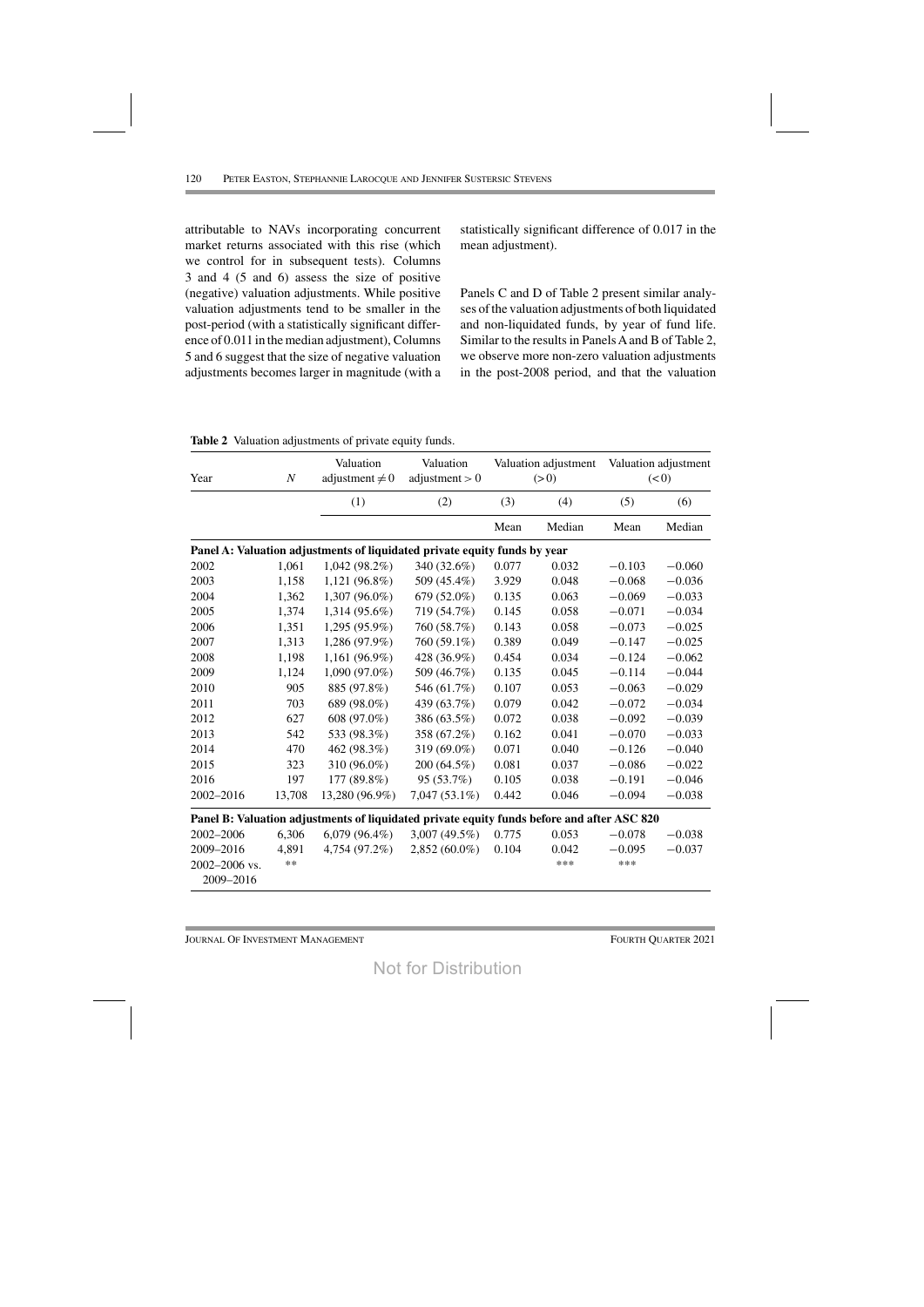|                                                                                                       | Valuation |                                    |                  | Valuation        | Valuation adjustment $(>0)$ |       |             | Valuation adjustment $(< 0)$          |                  |                                                                     |                  |                  |
|-------------------------------------------------------------------------------------------------------|-----------|------------------------------------|------------------|------------------|-----------------------------|-------|-------------|---------------------------------------|------------------|---------------------------------------------------------------------|------------------|------------------|
|                                                                                                       |           | adjustment $\neq 0$ adjustment > 0 |                  |                  | Mean                        |       | Median      |                                       | Mean             |                                                                     | Median           |                  |
|                                                                                                       | 2006      | $2002 - 2009 -$<br>2016            | $2002 -$<br>2006 | $2009 -$<br>2016 | 2006                        | 2016  | 2006        | $2002 - 2009 - 2002 - 2009 -$<br>2016 | $2002 -$<br>2006 | $2009 -$<br>2016                                                    | $2002 -$<br>2006 | $2009 -$<br>2016 |
| Year of<br>fund life                                                                                  | (1)       | (2)                                | (3)              | (4)              | (5)                         | (6)   | (7)         | (8)                                   | (9)              | (10)                                                                | (11)             | (12)             |
| Panel C: Valuation adjustments of private equity funds by year of fund life, before and after ASC 820 |           |                                    |                  |                  |                             |       |             |                                       |                  |                                                                     |                  |                  |
| 0                                                                                                     | 97.4      | 97.9                               | 28.5             | 41.3             |                             |       |             |                                       |                  | $0.181$ $0.202$ $0.059$ $0.057$ $-0.740$ $-9.770$ $-0.080$ $-0.058$ |                  |                  |
| $\mathbf{1}$                                                                                          | 97.0      | 97.6                               | 39.4             | 54.6             |                             |       |             |                                       |                  | $2.398$ 0.136 0.054 0.049 -0.111 -0.303 -0.048 -0.037               |                  |                  |
| $\overline{c}$                                                                                        | 98.3      | 97.8                               | 42.9             | 65.4             | 0.120                       |       |             |                                       |                  | $0.084$ 0.049 0.045 $-0.085$ $-0.067$ $-0.042$ $-0.029$             |                  |                  |
| 3                                                                                                     | 98.6      | 97.9                               | 45.2             | 70.2             | 0.112                       |       | 0.075 0.049 |                                       |                  | $0.045 -0.063 -0.075 -0.038 -0.026$                                 |                  |                  |
| 4                                                                                                     | 98.3      | 98.2                               | 48.7             | 70.6             | 0.100                       | 0.069 |             |                                       |                  | $0.051$ $0.043$ $-0.069$ $-0.051$ $-0.035$ $-0.023$                 |                  |                  |
| 5                                                                                                     | 97.0      | 98.1                               | 55.0             | 69.7             | 1.531                       | 0.079 |             |                                       |                  | $0.056$ $0.039$ $-0.057$ $-0.052$ $-0.030$ $-0.026$                 |                  |                  |
| 6                                                                                                     | 97.8      | 98.2                               | 57.6             | 69.1             | 0.097                       |       |             |                                       |                  | $0.078$ 0.047 0.041 -0.059 -0.056 -0.031 -0.027                     |                  |                  |
| 7                                                                                                     | 95.1      | 97.8                               | 54.3             | 65.7             | 0.120                       |       |             |                                       |                  | $0.122$ $0.049$ $0.039$ $-0.072$ $-0.058$ $-0.036$ $-0.027$         |                  |                  |
| 8                                                                                                     | 95.5      | 97.1                               | 56.7             | 62.7             | 0.165                       |       |             |                                       |                  | $0.088$ $0.058$ $0.042$ $-0.076$ $-0.062$ $-0.036$ $-0.031$         |                  |                  |
| 9                                                                                                     | 94.4      | 96.9                               | 49.7             | 59.2             | 0.142                       |       |             |                                       |                  | $0.116$ $0.053$ $0.039$ $-0.079$ $-0.065$ $-0.036$ $-0.032$         |                  |                  |
| 10                                                                                                    | 88.9      | 96.5                               | 45.9             | 54.8             | 0.189                       |       |             |                                       |                  | $0.086$ $0.067$ $0.041$ $-0.095$ $-0.070$ $-0.333$ $-0.033$         |                  |                  |
| Panel D: Valuation adjustments of private equity funds, before and after ASC 820                      |           |                                    |                  |                  |                             |       |             |                                       |                  |                                                                     |                  |                  |
| All years of                                                                                          | 96.9      | 97.7                               | 49.0             | 64.3             |                             |       |             |                                       |                  | $0.518$ $0.092$ $0.052$ $0.043$ $-0.100$ $-0.429$ $-0.038$ $-0.030$ |                  |                  |

| ган усаіз он  |         |          |         |         | $70.7$ $71.1$ $77.0$ $07.5$ $0.010$ $0.072$ $0.002$ $0.077$ $-0.100$ $-0.727$ $-0.000$ $-0.00$ |         |
|---------------|---------|----------|---------|---------|------------------------------------------------------------------------------------------------|---------|
| fund life     |         |          |         |         |                                                                                                |         |
| 2002–2006 vs. | ***     | $***$    | $***$   | $***$   |                                                                                                | ***     |
| 2009-2016     |         |          |         |         |                                                                                                |         |
| Number        |         |          |         |         |                                                                                                |         |
| of years      |         |          |         |         |                                                                                                |         |
| significantly | 5 of 11 | 11 of 11 | 7 of 11 | 8 of 11 | 5 of 11                                                                                        | 7 of 11 |
| different     |         |          |         |         |                                                                                                |         |

This table explores the valuation adjustments made by private equity funds in the fund-quarters before, after, and spanning implementation of ASC 820. Panel A presents the frequency of fund-quarters that include a non-zero valuation adjustment (Column 1), the frequency of fund-quarters with non-zero valuation adjustments that include positive valuation adjustments (Column 2), and the size of valuation adjustments (Valuation adjustment) scaled by lagged NAV (Columns 3 through 6), in the years 2002 through 2016. Panel B presents the same statistics for the periods before and after ASC 820 (2002-2006 and 2009-2016, respectively), as well as tests of the difference between these two periods. Panels C and D present the same statistics by year of fund-life for a sample of non-liquidated and liquidated private equity funds in the periods before and after ASC 820. \*\*\*, \*\*, and \* denote significance at the 1%, 5% and 10% levels, respectively, based on two-tailed tests. All variables are defined in the Appendix.

adjustments for funds with non-zero valuation adjustments are more likely to be positive in the post-2008 period. We also observe that valuation adjustments, both positive and negative, are

smaller in magnitude in the post-2008 period. Overall, these results suggest that private equity funds make more frequent but smaller upward valuation adjustments in the period following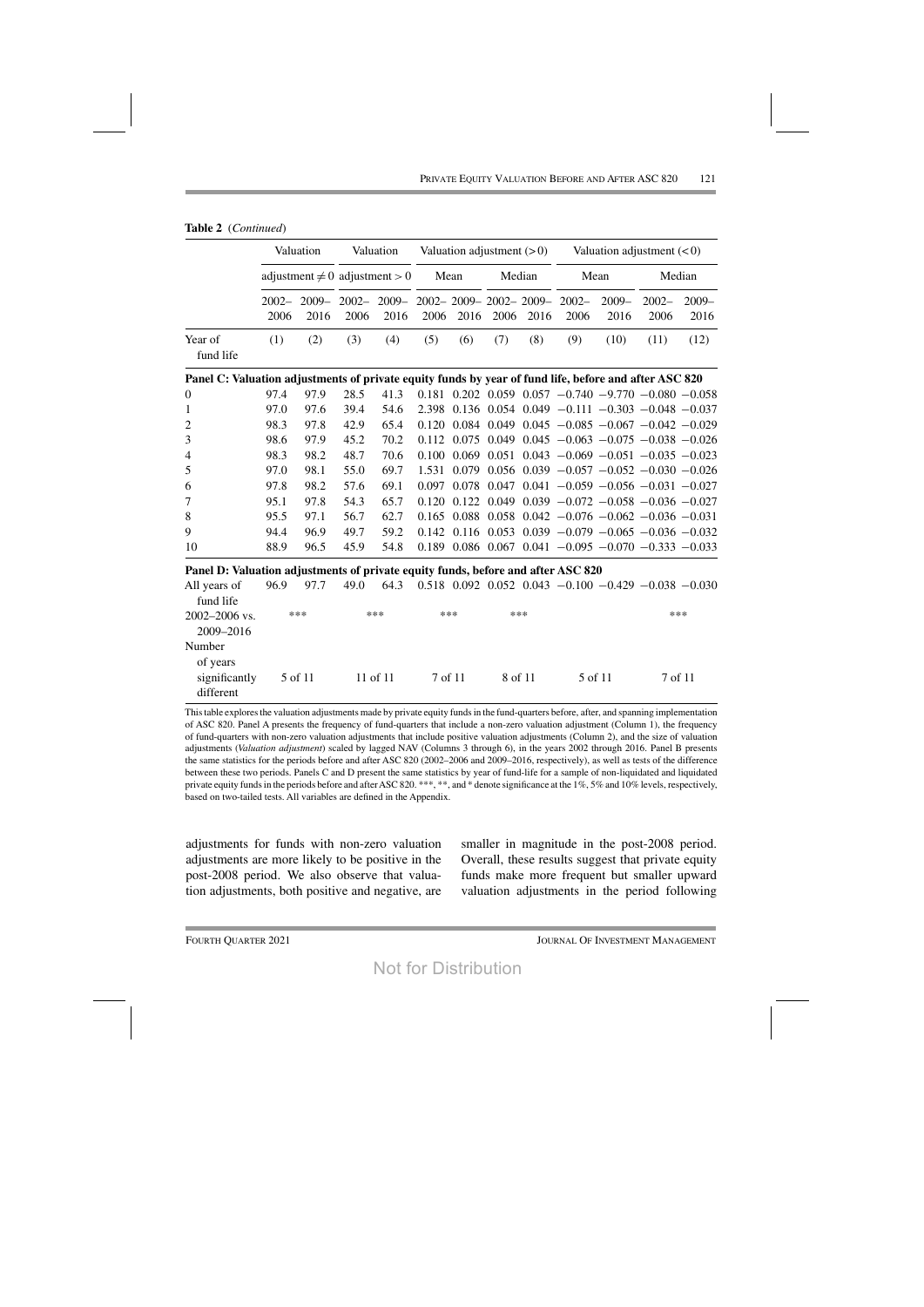ASC 820 implementation, which suggests that private equity funds provide more timely information to their limited partners in the post-820 period.

# *4.3 Univariate analysis of private equity fund NAV accuracy*

Recall that our focus on liquidated private equity funds allows us to observe all distributions to and contributions from LP investors through to the end of the life of the fund and to assessreported NAVs as predictors of future distributions and contributions. Panel A of Table 3 presents mean and median *NAV Accuracy* in the periods, pre-2007 and post-2008. From 2002–2006 (the pre-period) to 2009–2016 (the post-period) following ASC 820 adoption, we observe a significant increase in overall median accuracy. Of course, accuracy may be affected by factors other than the adoption of ASC 820. We control for these factors in our regression analyses, which follow.

# *4.4 Regression analyses of NAV accuracy*

To examine our first research question, we investigate the accuracy of private equity NAVs as estimates of the perfect-foresight NPV of net distributions through to the end of the life of the fund, in Panel B of Table 3. We include all observations for years 2002–2006 and 2009–2016. The variable *Post* is an indicator variable equal to one for the years 2009–2016, which are the years after the implementation of ASC 820, zero otherwise. If the accuracy of the NAVs of private equity funds relative to future distributions improved following the implementation of ASC 820, we will observe a positive estimate of the coefficient on *Post*. While it is possible that funds in our sample enhanced their use of fair value accounting prior to the post period, or even after 2008, this should

work against us funding a significant coefficient on *Post*.

We include numerous controls. Like Kaplan and Schoar (2005) we include the lagged and contemporaneous quarterly returns on the S&P500 index to control for the effects of market conditions on accuracy. We further control for the lagged and contemporaneous quarterly returns on the Russell 2000 index, which comprises the smallest 2000 stocks of the Russell 3000, with market values of \$29 million to \$6 billion as of August 2019, and is likely to be more representative of the valuation drivers for the private equity asset class. Like Jenkinson *et al.* (2013), we include a fourthquarter indicator variable, *Q4*, that equals one if the quarter is the fourth quarter of the fiscal year, zero otherwise. This variable is included to capture the possible effect of the annual audit during the fourth quarter on the accuracy of reported NAV. In order to examine the effects of fund and fund manager characteristics we include the variables: fund size, fund manager experience, a fundraising indicator variable, a venture indicator variable, and the fund's performance quartile. Finally, we include fixed effects for fund age, which is the number of years since the initiation of the fund, to control for changes in accuracy with fund age. As Jenkinson *et al.* (2020) discuss, future cash flows become easier to estimate later in a private equity fund's life, as the fund approaches its terminal years. In a robustness check, we use number of years to liquidation instead of fund age and the results are similar (see Section 5).

Our second research question considers whether ASC 820 implementation differentially affected the accuracy of private equity net asset valuations based on fund and fund manager characteristics. We thus interact the *Post* variable with each of the fund and fund manager characteristic variables.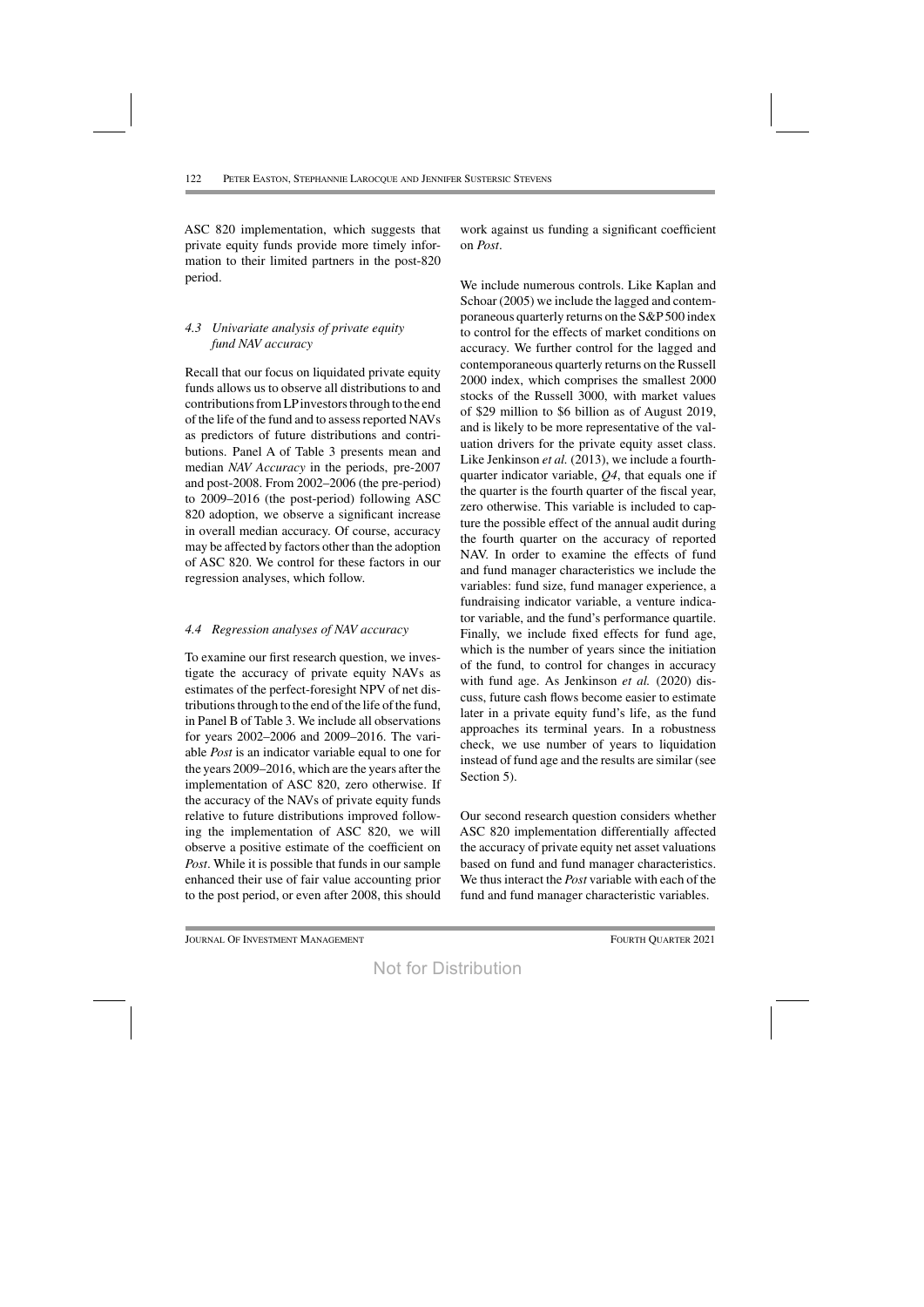ı.

| Years                                        | N     | Mean accuracy | Median accuracy |
|----------------------------------------------|-------|---------------|-----------------|
|                                              |       |               |                 |
| Panel A: NAV accuracy mean and median values |       |               |                 |
| 2002–2006                                    | 6,306 | $-1.114$      | $-0.383$        |
| 2009-2016                                    | 4,891 | $-0.561$      | $-0.253$        |
| $2002 - 2006$ vs.                            |       |               | ***             |
| 2009–2016                                    |       |               |                 |

|  |  |  |  |  | Table 3 Accuracy of liquidated private equity NAV disclosures. |
|--|--|--|--|--|----------------------------------------------------------------|
|--|--|--|--|--|----------------------------------------------------------------|

|                                                |            | Median      | Robust     |            |  |
|------------------------------------------------|------------|-------------|------------|------------|--|
| Dependent variable: NAV Accuracy <sub>iq</sub> | (1)        | (2)         | (3)        | (4)        |  |
| Post                                           | $0.073***$ | $0.162***$  | $0.057***$ | $0.139***$ |  |
|                                                | (8.38)     | (6.99)      | (7.75)     | (6.76)     |  |
| $S\&P500_q$                                    | 0.195      | 0.279       | 0.159      | 0.083      |  |
|                                                | (1.15)     | (1.29)      | (1.28)     | (0.52)     |  |
| $S\&P500q \times Post$                         |            | $-0.094$    |            | 0.054      |  |
|                                                |            | $(-0.29)$   |            | (0.20)     |  |
| $S\&P500_{q-1}$                                | $0.248*$   | 0.156       | 0.154      | $-0.043$   |  |
|                                                | (1.69)     | (0.77)      | (1.25)     | $(-0.26)$  |  |
| $S\&P500_{q-1}\times Post$                     |            | 0.319       |            | 0.418      |  |
|                                                |            | (1.11)      |            | (1.51)     |  |
| Russell2000 $_q$                               | $-0.187$   | $-0.274$    | $-0.197**$ | $-0.158$   |  |
|                                                | $(-1.42)$  | $(-1.78)$   | $(-2.12)$  | $(-1.37)$  |  |
| Russell2000 <sub>a</sub> ×Post                 |            | 0.110       |            | $-0.008$   |  |
|                                                |            | (0.44)      |            | $(-0.04)$  |  |
| Russell2000 $q-1$                              | $-0.151$   | $-0.170$    | $-0.099$   | $-0.046$   |  |
|                                                | $(-1.35)$  | $(-1.25)$   | $(-1.06)$  | $(-0.41)$  |  |
| Russell2000 <sub>q-1</sub> $\times$ Post       |            | $-0.123$    |            | $-0.178$   |  |
|                                                |            | $(-0.56)$   |            | $(-0.84)$  |  |
| Q <sub>4</sub>                                 | $0.019*$   | 0.014       | $0.023***$ | $0.025**$  |  |
|                                                | (1.87)     | (0.93)      | (2.65)     | (2.03)     |  |
| $Q4 \times$ Post                               |            | $-0.001$    |            | $-0.013$   |  |
|                                                |            | $(-0.04)$   |            | $(-0.71)$  |  |
| Fund size                                      | $0.029***$ | $0.035***$  | $0.038***$ | $0.045***$ |  |
|                                                | (10.72)    | (7.57)      | (9.29)     | (8.21)     |  |
| Fund size $\times$ Post                        |            | $-0.011*$   |            | $-0.016*$  |  |
|                                                |            | $(-1.83)$   |            | $(-1.86)$  |  |
| Experience                                     | $0.012***$ | $0.020***$  | $0.015***$ | $0.021***$ |  |
|                                                | (7.46)     | (6.49)      | (7.20)     | (6.47)     |  |
| Experience $\times$ Post                       |            | $-0.012***$ |            | $-0.010**$ |  |
|                                                |            | $(-3.48)$   |            | $(-2.21)$  |  |

# **Panel B: NAV accuracy regressions**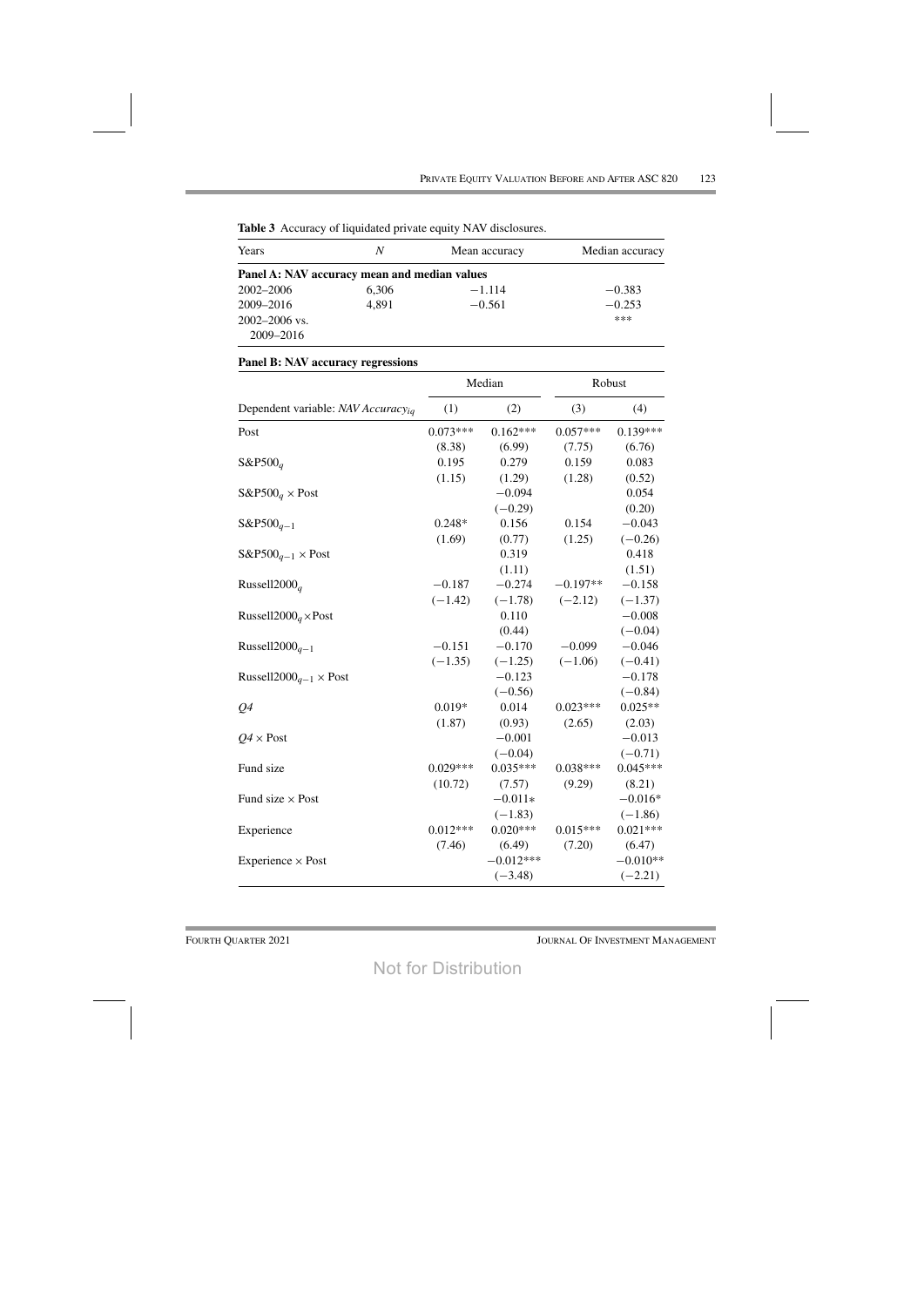|                                                |             | Median      | Robust      |             |  |
|------------------------------------------------|-------------|-------------|-------------|-------------|--|
| Dependent variable: NAV Accuracy <sub>ia</sub> | (1)         | (2)         | (3)         | (4)         |  |
| Fundraising                                    | $0.105***$  | $0.085***$  | $0.086***$  | $0.060***$  |  |
|                                                | (8.56)      | (4.19)      | (5.57)      | (3.25)      |  |
| Fundraising $\times$ Post                      |             | 0.032       |             | $0.082**$   |  |
|                                                |             | (1.46)      |             | (2.51)      |  |
| Venture                                        | $-0.246***$ | $-0.248***$ | $-0.198***$ | $-0.203***$ |  |
|                                                | $(-16.48)$  | $(-14.75)$  | $(-20.47)$  | $(-18.15)$  |  |
| Venture $\times$ Post                          |             | 0.012       |             | 0.020       |  |
|                                                |             | (0.34)      |             | (0.89)      |  |
| Quartile                                       | $-0.036***$ | $-0.021***$ | $-0.039***$ | $-0.028***$ |  |
|                                                | $(-7.87)$   | $(-3.58)$   | $(-12.66)$  | $(-6.85)$   |  |
| Quartile $\times$ Post                         |             | $-0.026***$ |             | $-0.023***$ |  |
|                                                |             | $(-3.43)$   |             | $(-3.76)$   |  |
| Fixed effects?                                 | Fund age    | Fund age    | Fund age    | Fund age    |  |
| <b>Observations</b>                            | 11,199      | 11,199      | 11,199      | 11,199      |  |
| Number of funds                                | 585         | 585         | 585         | 585         |  |
| $R^2$                                          |             |             | 0.2004      | 0.2010      |  |
| Pseudo- $R^2$                                  | 0.1916      | 0.1923      |             |             |  |

#### Table 3 (Continued)

This table provides descriptive statistics and regression analyses of the accuracy of liquidated private equity fund NAV disclosures relative to future net distributions discounted back at the internal rate of return ultimately realized by the fund from inception to liquidation (END\_IRR). Panel A presents mean and median values of accuracy for the periods before and after ASC 820 (2002–2006 and 2009–2016, respectively) as well as tests of the difference between these two periods. In Panel B, the variable *Post* equals zero for the fund-quarters prior to 2007, and one for the fund-quarters after 2008. We estimate variations in the following equation for the years 2002–2016 but excluding 2007 and 2008:

NAV Accuracy<sub>ia</sub> =  $\alpha_1$ Post +  $\alpha_2$ S&P500<sub>q</sub> +  $\alpha_3$ S&P500<sub>q</sub> × Post +  $\alpha_4$ S&P500<sub>q-1</sub>

 $+\alpha_5$ S&P500<sub>a-1</sub> × Post  $+\alpha_6$ Russell2000<sub>a</sub> +  $\alpha_7$ Russell2000<sub>a</sub> × Post +  $\alpha_8$ Russell2000<sub>a-1</sub>  $+ \alpha_9 Russell2000_{q-1} \times Post + \alpha_{10}Q4 + \alpha_{11}Q4 \times Post + \alpha_{12} FundSize_i$  $+ \alpha_{13}$ FundSize<sub>i</sub> × Post  $+ \alpha_{14}$ Experience<sub>i</sub> +  $\alpha_{15}$ Experience<sub>i</sub> × Post +  $\alpha_{16}$ Fundraising<sub>ia</sub> +  $\alpha_{17}$  Fundraising<sub>iq</sub> × Post +  $\alpha_{18}$  Venture<sub>i</sub> +  $\alpha_{19}$  Venture<sub>i</sub> × Post +  $\alpha_{20}$  Quartile<sub>iq</sub>

+  $\alpha_{21}$  Quartile<sub>iq</sub> × Post +  $\sum$  Fundage +  $\epsilon_{iq}$ 

In Panel B, Columns 1 and 2 use median regression and Columns 3 and 4 use robust regression. All 11 fund age fixed effects are included (for years 0 through 10 of fund age) and thus intercepts are suppressed. Coefficients are presented with *t*-statistics in parentheses; standard errors are clustered by fund. \*\*\*, \*\*, and \* denote significance at the  $1\%, 5\%,$  and  $10\%$  levels, respectively, based on two-tailed tests. All variables are defined in the Appendix.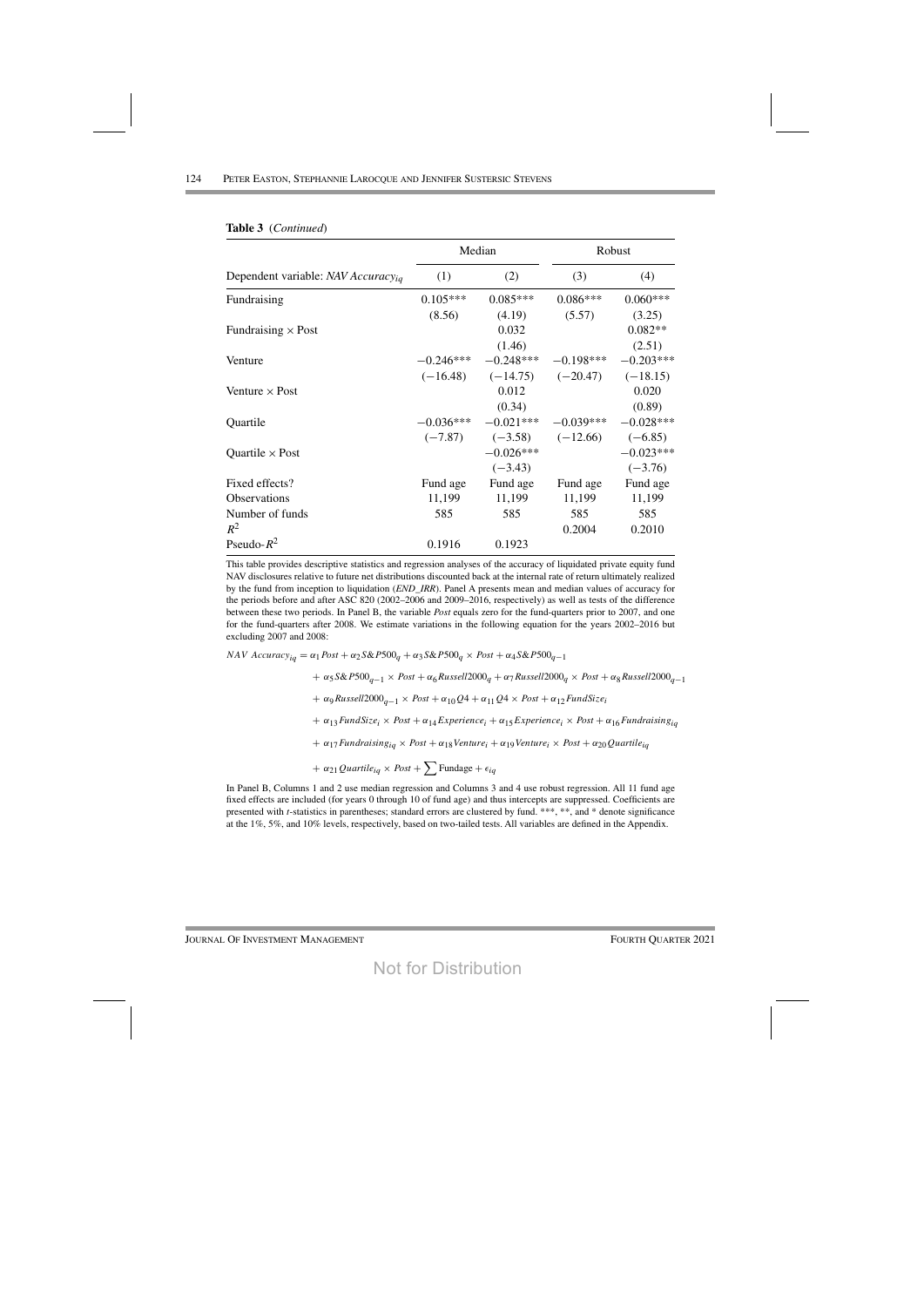Table 3, Panel B presents the results of estimating NAVaccuracy regressions. Given the skewnessin the dependent variables, we conduct both median regressions (in Columns 1 and 2 of each panel) and robust regressions (in Columns 3 and 4), following Gipper *et al.* (2020) and Leone *et al.* (2019). Standard errors are clustered by fund for all regressions.

Focusing first on the non-interacted accuracy regressions in Columns 1 and 3 in Panel B, we find evidence of an improvement in accuracy in the years 2009–2016 relative to the years 2002– 2006. In both the median and robust regressions, the estimate of the coefficient on *Post* is positive and significant (0.073 with a *t*-statistic of 8.38 and 0.057 with a *t*-statistic of 7.75), suggesting that NAV accuracy increased following ASC 820 implementation. Moreover, these results are economically significant, as they suggest a post-ASC820 accuracy improvement of 6–7% of NAV. (Recall that *NAV Accuracy* is scaled by NAV.) Moreover, accuracy is significantly higher in the fourth quarter suggesting that the annual audit may affect accuracy (the estimate of the coefficient on *Q4* is 0.019 with a *t*-statistic of 1.87, based on the median regression). In addition, NAV accuracy is significantly positively associated with fund size, fund manager experience, and fundraising incentives but lower for venture funds and for low-performance funds (based on *Quartile*).

Turning to the accuracy regressions that include *Post* interaction terms (Columns 2 and 4 in Panel B), we continue to observe a significantly positive estimate of the coefficient on *Post*. At the same time, we observe less of an increase in accuracy for larger funds (the estimate of the coefficient on *Fund Size* × *Post* is −0.011 with a *t*-statistic of −1.83), for more experienced fund managers(the estimate of the coefficient on *Experience* × *Post* is  $-0.012$  with a *t*-statistic of  $-3.48$ ), and for lowperforming (based on quartile) funds (the estimate of the coefficient on *Quartile* × *Post* is −0.026 with a *t*-statistic of −3.43). Results are similar in the robust regression, where we also observe a greater increase in accuracy in the presence of fundraising (the estimate of the coefficient on *Fundraising*  $\times$  *Post* is 0.082 with a *t*-statistic of 2.51).

### *4.5 Analyses of NAV signed errors*

While our main focus is on the accuracy of private equity fund NAVs, we also assess the signed errors of NAVs, since these are so closely tied to NAV accuracy (i.e., absolute errors). We define *NAV Signed Erroriq* as the difference between fund *i*'s quarter *q* reported NAV less our calculated NPV for the quarter, scaled by NAV so that the variable is increasing in the optimism of the NAV relative to the perfect foresight NPV. Panel A of Table 4 presents mean and median *NAV Signed Error* in the periods, pre-2007 and post-2008. Mean NAV signed error is negative, consistent with evidence in Jenkinson *et al.* (2020) that private equity NAVs are conservative. From 2002–2006 (the pre-period) to 2009–2016 (the post-period) following ASC 820 adoption, we observe a significant increase in overall median signed error; the increase in mean signed error is not significantly different from zero.

Next, we estimate regressions with *NAV Signed Error* rather than *NAV Accuracy* as the dependent variable. We are interested in the coefficient on *Post* as well as on *Post* interacted with fundand fund-level characteristics. Panel B of Table 4 presents the results of estimating these regressions. Again, we report the results from median regressions in Columns 1 and 2 and robust regressions in Columns 3 and 4. Focusing first on regressions in which we do not include *Post* interaction terms, we find evidence of an increase in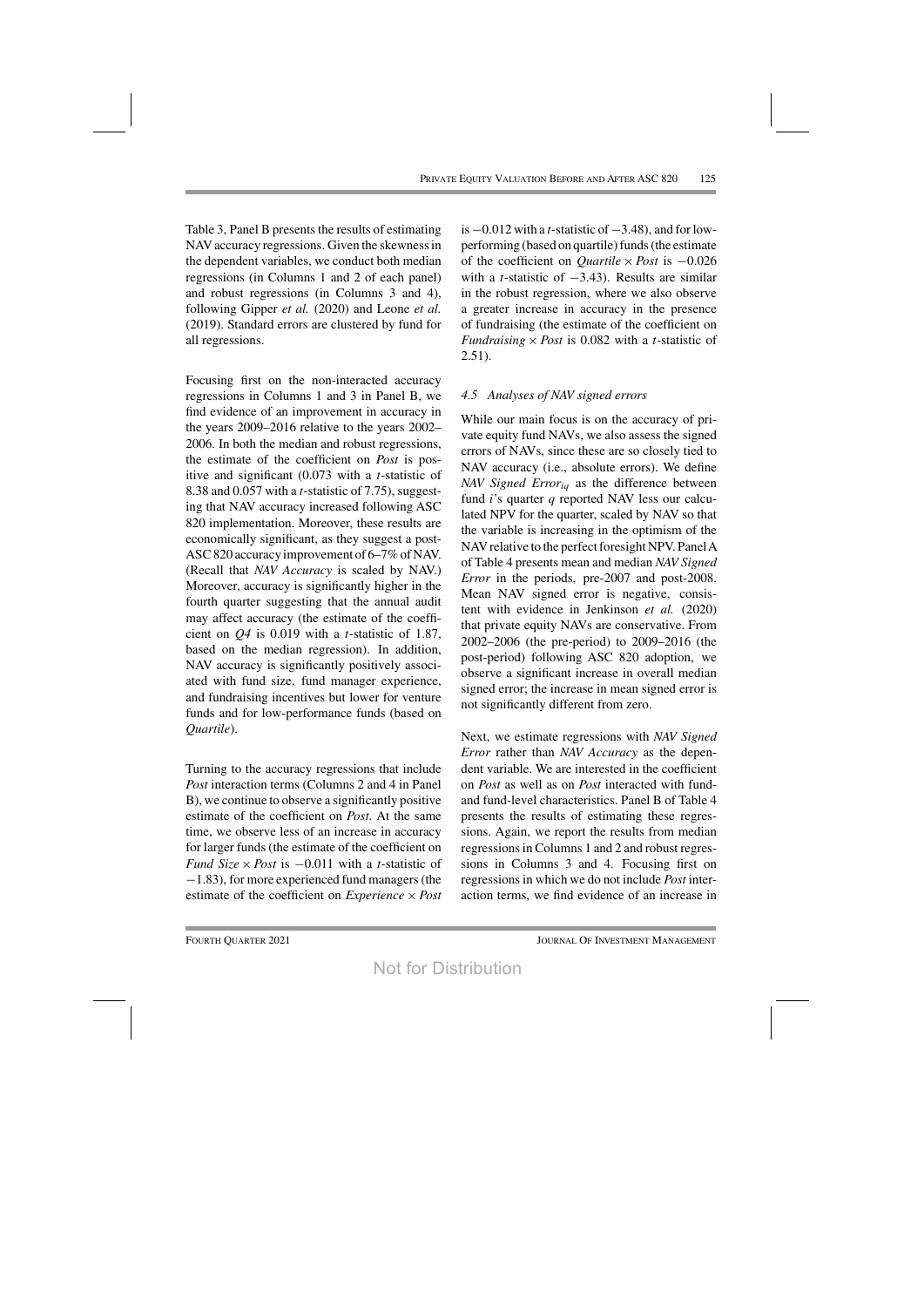| Years             | N     | Mean signed error | Median signed error |
|-------------------|-------|-------------------|---------------------|
| 2002–2006         | 6,306 | $-0.396$          | 0.009               |
| 2009-2016         | 4,891 | $-0.054$          | 0.025               |
| $2002 - 2006$ vs. |       | $**$              |                     |
| 2009-2016         |       |                   |                     |

| <b>Table 4</b> Signed errors of liquidated private equity NAV disclosures. |  |  |
|----------------------------------------------------------------------------|--|--|
| Panel A: NAV signed error mean and median values                           |  |  |

#### **Panel B: NAV signed error regressions**

|                                                | Median      |             | Robust      |             |
|------------------------------------------------|-------------|-------------|-------------|-------------|
| Dependent variable: NAV Signed Erroria         | (1)         | (2)         | (3)         | (4)         |
| Post                                           | $0.038***$  | $0.161***$  | $0.066***$  | $0.185***$  |
|                                                | (4.53)      | (6.70)      | (5.98)      | (6.08)      |
| $S\&P500a$                                     | $-0.111$    | $-0.314$    | $-0.083$    | $-0.492**$  |
|                                                | $(-0.73)$   | $(-1.50)$   | $(-0.45)$   | $(-2.07)$   |
| $S\&P500_q \times Post$                        |             | 0.464       |             | $0.973**$   |
|                                                |             | (1.46)      |             | (2.46)      |
| $S\&P500_{q-1}$                                | 0.094       | 0.183       | 0.165       | 0.136       |
|                                                | (0.60)      | (0.82)      | (0.90)      | (0.57)      |
| $S\&P500_{q-1}\times Post$                     |             | 0.028       |             | 0.351       |
|                                                |             | (0.08)      |             | (0.86)      |
| Russell2000 $_q$                               | $-0.073$    | 0.055       | $-0.113$    | 0.130       |
|                                                | $(-0.64)$   | (0.37)      | $(-0.82)$   | (0.76)      |
| Russell2000 <sub>a</sub> × Post                |             | $-0.282$    |             | $-0.638**$  |
|                                                |             | $(-1.22)$   |             | $(-2.15)$   |
| Russell2000 $q-1$                              | $-0.065$    | $-0.003$    | $-0.127$    | $-0.018$    |
|                                                | $(-0.56)$   | $(-0.02)$   | $(-0.92)$   | $(-0.11)$   |
| Russell2000 <sub><math>q-1</math></sub> × Post |             | $-0.223$    |             | $-0.404$    |
|                                                |             | $(-0.86)$   |             | $(-1.29)$   |
| Q <sub>4</sub>                                 | $0.033***$  | $0.074***$  | $0.036***$  | $0.079***$  |
|                                                | (3.65)      | (4.34)      | (2.87)      | (4.38)      |
| $Q4 \times$ Post                               |             | $-0.070***$ |             | $-0.077***$ |
|                                                |             | $(-3.27)$   |             | $(-2.96)$   |
| Fund size                                      | $-0.013***$ | $-0.013**$  | $-0.008$    | $-0.008*$   |
|                                                | $(-3.18)$   | $(-2.17)$   | $(-1.38)$   | $(-1.95)$   |
| Fund size $\times$ Post                        |             | 0.005       |             | 0.012       |
|                                                |             | (0.70)      |             | (1.55)      |
| Experience                                     | $-0.016***$ | $-0.016***$ | $-0.020***$ | $-0.014***$ |
|                                                | $(-6.78)$   | $(-5.41)$   | $(-6.17)$   | $(-2.86)$   |
| Experience $\times$ Post                       |             | 0.000       |             | $-0.011*$   |
|                                                |             | (0.04)      |             | $(-1.69)$   |

JOURNAL OF INVESTMENT MANAGEMENT **FOURTH QUARTER 2021**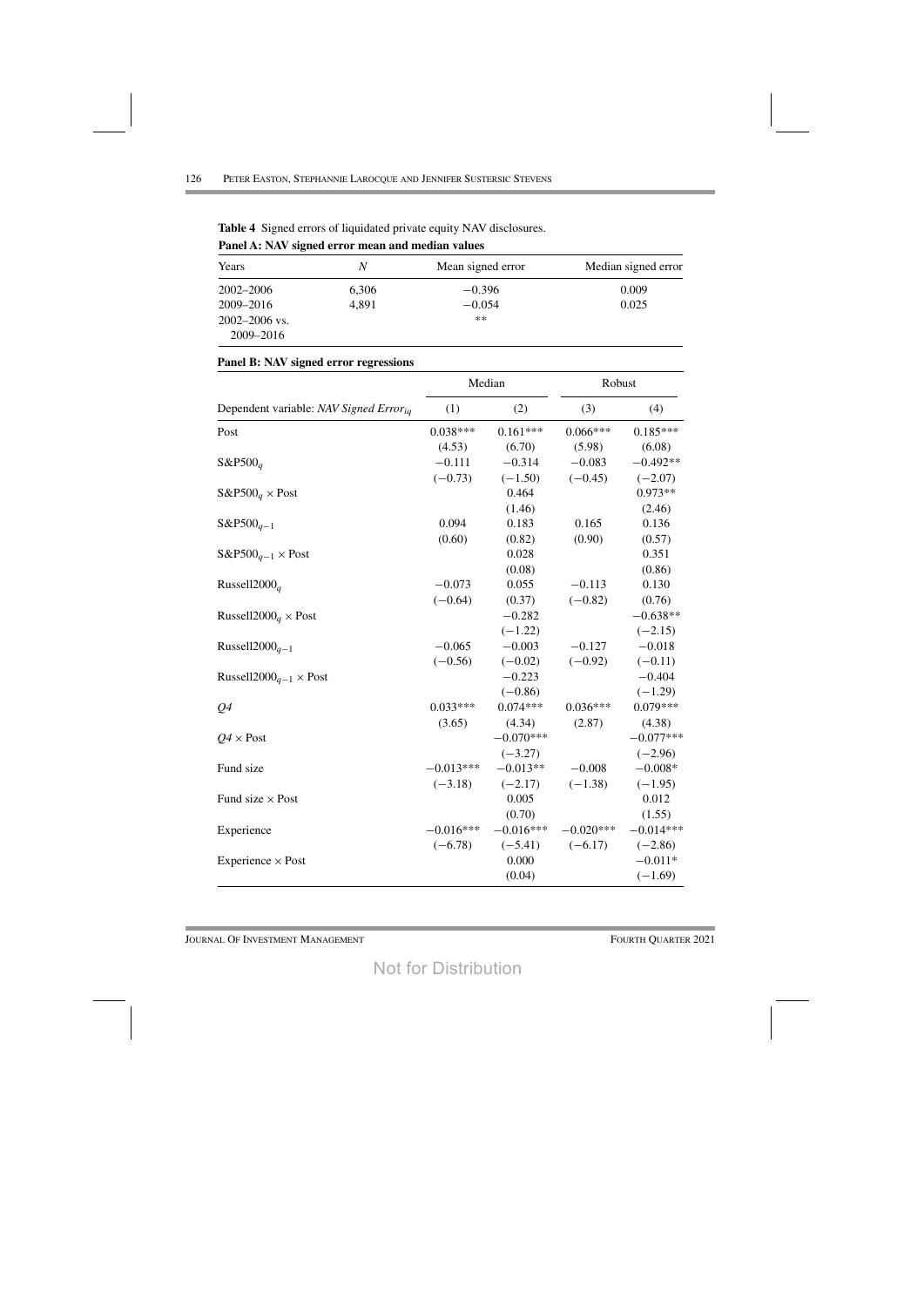|                                                    |            | Median      |            | Robust      |
|----------------------------------------------------|------------|-------------|------------|-------------|
| Dependent variable: NAV Signed Error <sub>ia</sub> | (1)        | (2)         | (3)        | (4)         |
| Fundraising                                        | $0.052***$ | $0.086***$  | 0.017      | $0.083***$  |
|                                                    | (3.78)     | (4.86)      | (0.74)     | (3.04)      |
| Fundraising $\times$ Post                          |            | $-0.113***$ |            | $-0.179***$ |
|                                                    |            | $(-4.67)$   |            | $(-3.70)$   |
| Venture                                            | $0.429***$ | $0.456***$  | $0.373***$ | $0.424***$  |
|                                                    | (21.95)    | (20.70)     | (25.94)    | (25.71)     |
| Venture $\times$ Post                              |            | $-0.186***$ |            | $-0.208***$ |
|                                                    |            | $(-3.23)$   |            | $(-6.15)$   |
| Quartile                                           | $0.093***$ | $0.113***$  | $0.127***$ | $0.140***$  |
|                                                    | (18.57)    | (17.08)     | (28.05)    | (23.14)     |
| Quartile $\times$ Post                             |            | $-0.037***$ |            | $-0.024***$ |
|                                                    |            | $(-4.28)$   |            | $(-2.68)$   |
| Fixed effects?                                     | Fund age   | Fund age    | Fund age   | Fund age    |
| <b>Observations</b>                                | 11,199     | 11,199      | 11,199     | 11,199      |
| Number of funds                                    | 585        | 585         | 585        | 585         |
| $R^2$                                              |            |             | 0.0409     | 0.0427      |
| Pseudo- $R^2$                                      | 0.2020     | 0.2032      |            |             |

#### Table 4 (Continued)

This table provides descriptive statistics and regression analyses of the signed errors of liquidated private equity fund NAV disclosures relative to future net distributions discounted back at the internal rate of return ultimately realized by the fund from inception to liquidation (*END\_IRR*). Panel A presents mean and median values of signed errors for the periods before and after ASC 820 (2002–2006 and 2009–2016, respectively), as well as tests of the difference between these two periods. In Panel B, the variable Post equals zero for the fund-quarters prior to 2007, and one for the fund-quarters after 2008. We estimate variations in the following equation for the years 2002-2016 but excluding 2007 and 2008:

NAV SignedError<sub>ia</sub>

=  $\alpha_1$ Post +  $\alpha_2$ S&P500<sub>q</sub> +  $\alpha_3$ S&P500<sub>q</sub> × Post +  $\alpha_4$ S&P500<sub>q-1</sub> +  $\alpha_5$ S&P500<sub>q-1</sub>

 $\times$  Post +  $\alpha_6$ Russell2000<sub>q</sub> +  $\alpha_7$ Russell2000<sub>q</sub>  $\times$  Post +  $\alpha_8$ Russell2000<sub>q-1</sub>

+  $\alpha$ 9 Russell2000<sub>a-1</sub> × Post +  $\alpha$ <sub>10</sub> $Q$ 4 +  $\alpha$ <sub>11</sub> $Q$ 4 × Post +  $\alpha$ <sub>12</sub> FundSize<sub>i</sub>

 $+ \alpha_{13}$ FundSize<sub>i</sub> × Post  $+ \alpha_{14}$ Experience<sub>i</sub> +  $\alpha_{15}$ Experience<sub>i</sub> × Post +  $\alpha_{16}$ Fundraising<sub>ia</sub>

+  $\alpha_{17}$  Fundraising<sub>iq</sub> × Post +  $\alpha_{18}$  Venture<sub>i</sub> +  $\alpha_{19}$  Venture<sub>i</sub> × Post +  $\alpha_{20}$  Quartile<sub>iq</sub>

$$
+ \alpha_{21} \mathit{Quartile}_{iq} \times \mathit{Post} + \sum \text{Fundage} + \epsilon_{iq}
$$

In Panel B, Columns 1 and 2 use median regression and Columns 3 and 4 use robust regression. All 11 fund age fixed effects are included (for years 0 through 10 of fund age) and thus intercepts are suppressed. Coefficients are presented with *t*-statistics in parentheses; standard errors are clustered by fund. \*\*\*, \*\*, and \* denote significance at the 1%, 5%, and 10% levels, respectively, based on two-tailed tests. All variables are defined in the Appendix.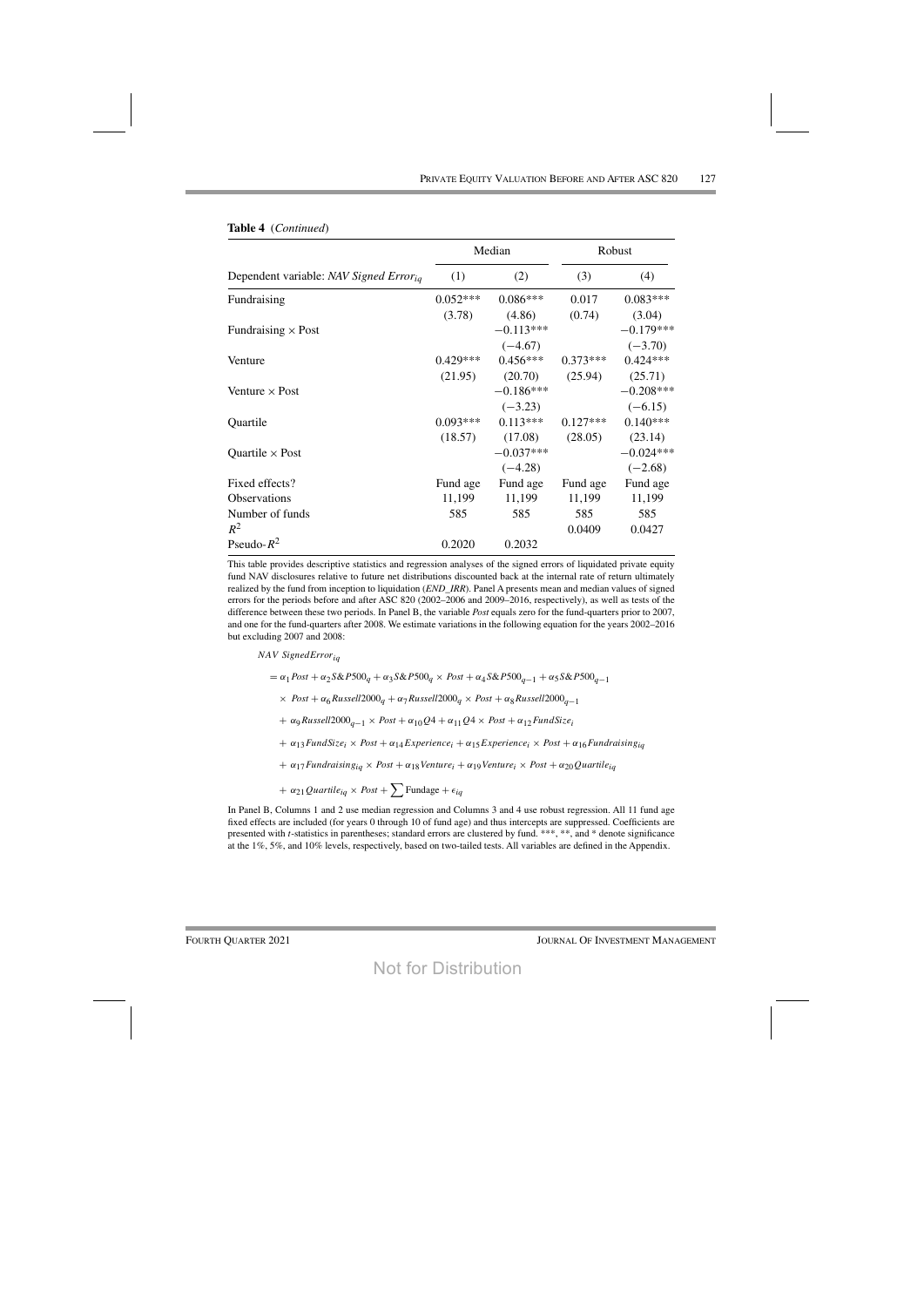NAV optimism relative to the NPV in the years 2009–2016 compared to the years 2002–2006. In both the median and robust regressions, the estimate of the coefficient on *Post* is positive and significant (0.038 with a *t*-statistic of 4.53 and 0.066 with a *t*-statistic of 5.98), suggesting that NAV signed errors increased following ASC 820 implementation. Signed errors are significantly higher in the fourth quarter consistent with private equity funds writing up valuations during the annual audit. (The estimate of the coefficient on *Q4* is 0.033 with a *t*-statistic of 3.65, based on the median regression). In addition, NAV signed error is significantly negatively associated with fund size and fund manager experience and significantly higher for funds with fundraising incentives, venture funds, and for poor-performing funds.

Turning to the signed error regressions that include *Post* interaction terms, we continue to observe a significantly positive estimate of the coefficient on *Post*. In both the median and robust regressions in Columns 2 and 4, the estimate of the coefficient on *Post* is positive and significant (0.161 with a *t*-statistic of 6.70 and 0.185 with a *t*-statistic of 6.08), suggesting that NAV signed error increased following ASC 820 implementation. Interestingly, the estimate of the coefficient on *Q4* is significant (0.074 with a *t*-statistic of 4.34, based on the median regression) suggesting higher signed errors in that quarter prior to the implementation of ASC 820, consistent with private equity funds writing up valuations during the annual audit. But, the fourth quarter effect on signed errors is not observed after the implementation of ASC 820; the estimate of the coefficient on *Q4* × *Post* is−0.070 with a *t*-statistic of−3.27, based on the median regression (i.e., the signed error in the fourth quarter after the implementation is  $0.074 - 0.070 = 0.004$ , which is not significantly different from zero). These results appear consistent with the Table 2 finding that

funds make smaller, more frequent positive valuation adjustments post-ASC 820 and thus have a decreased need for upward adjustments at the year-end audit.

Now, we consider the results of analyses of differences in signed errors across fund characteristics. We find that the post-820 increase in *NAV Signed Error* is moderated: in the presence of fundraising incentives (the estimate of the coefficient on *Fundraising*  $\times$  *Post* is  $-0.113$  with a *t*-statistic of −4.67), for venture funds (the estimate of the coefficient on *Venture* × *Post* is −0.186 with a *t*statistic of−3.23), and forlow-performing (based on quartile) funds (the estimate of the coefficient on *Quartile* × *Post* is −0.037 with a *t*-statistic of −4.28). Results are similar in the robust regression, where we further observe less increase in signed error for experienced fund managers (the estimate of the coefficient on *Experience* × *Post* is  $-0.011$  with a *t*-statistic of  $-1.69$ ).

# **5 Robustness Checks**

A challenge in testing for the effects of ASC 820 is that the change in accounting standard happened almost concurrently with the global financial crisis. In this section we describe the un-tabulated controls and sensitivity tests we have implemented to help understand the robustness of our main findings in Table 4.

Our main results exclude the years 2007 and 2008, when the credit crisis took effect. When we exclude the years 2007 and 2008, as well as 2009, from our sample, results are similar to those in Table 3 with one exception: in Column 4 of Panel B, the coefficient on *Experience* × *Post* is no longer statistically significant. When we include observations from 2007 in the pre-period and from 2008 in the post-period, we find that our main results in Table 3 are similar with one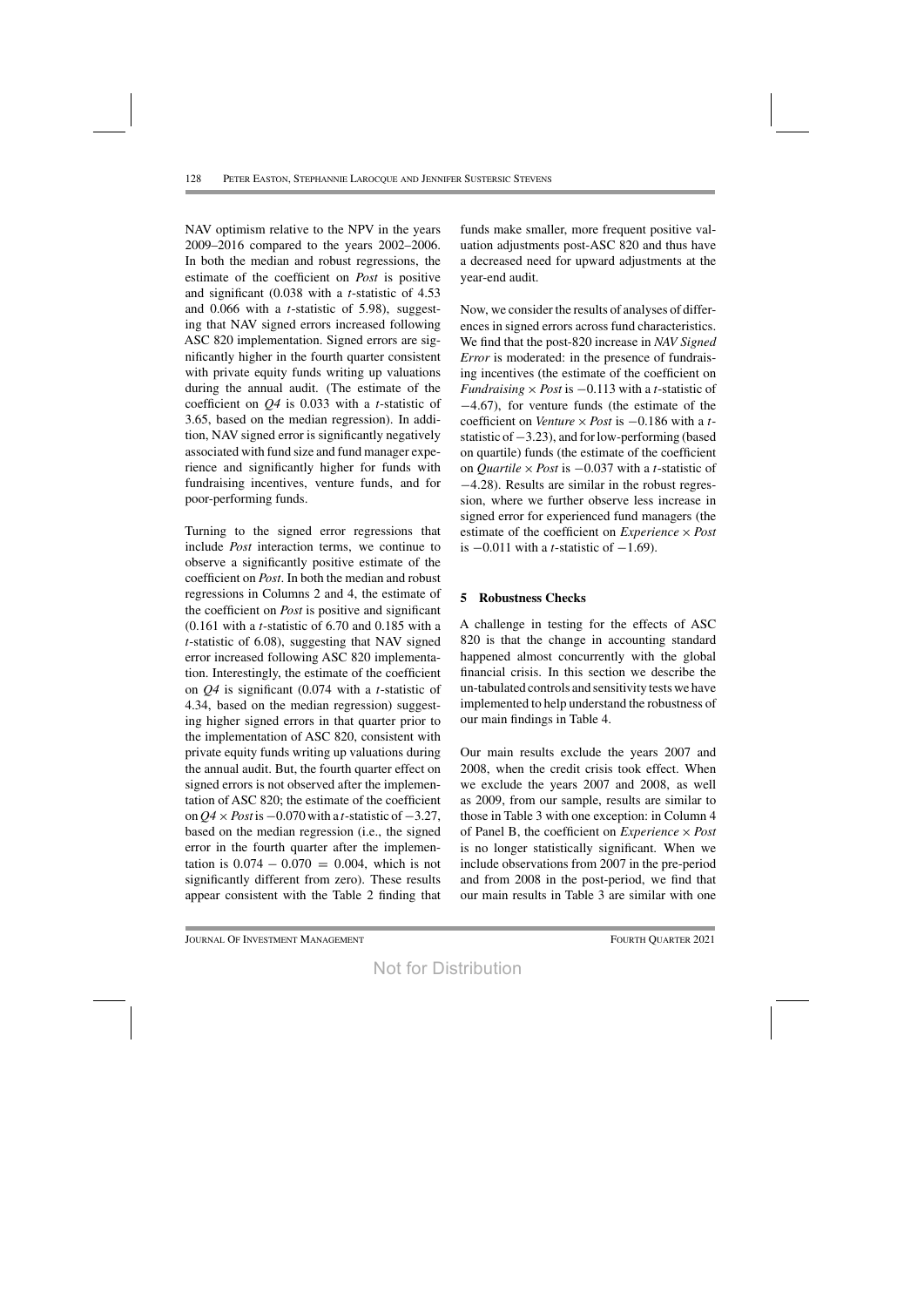exception: in Column 2 of Panel A the coefficient on *Fund Size*  $\times$  *Post* is no longer statistically significant.

Our main analyses show that there was an increase in the accuracy of NAVs following ASC 820. In these analyses, we compared a pre-820 period, 2002–2006, with a post-820 period, 2009–2016, excluding the two years, 2007 and 2008, which were the years of the adoption of ASC 820 and the global financial crisis. In addition to excluding the years of the crisis, we also include controls to attempt to address the possible effects of changes in market conditions. However, there is a possibility that the crisis itself had lingering effects beyond 2008. To address this concern, we recognize the fact that 2000 and 2001 were years when there were major disruptions to the market in the form of the collapse of the internet bubble. This similar disruption provides a "control" set of observations for which we examine changes in accuracy before (i.e., 1996 through 1999) and after (i.e., 2002 through mid-2004) the internet bubble effect. This "control" sample is compared with an ASC 820 "treatment" sample pre- (mid-2004 to 2006) and post- (2009–2014) ASC 820 and the global financial crisis. Our un-tabulated results are consistent with our earlier evidence of an increase in NAV accuracy following ASC 820.23

Our net present value (*NPV*) calculations are based on using the *END\_IRR* for each fund, that is, the internal rate of return on the fund from inception to liquidation, in order to discount future net distributions to limited partners as of a given quarter. $^{24}$  This could be problematic in extreme cases, such as for the funds with negative *END\_IRR*. For robustness, we assess the sensitivity of our tests by using a variety of discount rates to calculate NPVs, the choice of which is guided by the observed distribution of *END\_IRR* for our sample of liquidated funds. As shown in Panel C of Table 1, *END\_IRR* has a mean (median) of 12.0 (8.7) percent and a 25th percentile (75th percentile) of  $-0.8$  (18.7) percent. We thus re-calculate NPVs for all fundquarters using discount rates of 0, 9, and 19%, as well as the 11% rate assumed in Jenkinson *et al.* (2020). In these analyses, we find similar results in Table 4, although two of the estimates of the coefficients on the interaction terms(in particular, those on *Fund Size*  $\times$  *Post* and *Experience*  $\times$  *Post*) become statistically insignificant.

Our main results use the S&P 500 to represent broader market returns, as in Kaplan and Schoar (2005), and the Russell 2000 index to represent small-cap market returns. When we also control for Cambridge Private Equity index returns (in both the current and lagged quarters), results are similar with the following exception: in the median interacted regression for the signed error analysis (Column 2 of Panel B in Table 4), the coefficient on *Quartile* × *Post* is no longer statistically different from zero. All inferences based on the robust regressions are unchanged when we add this additional index.

In our main tests, we attempt to control for differences in fund age by including fund-age fixed effects. We attempt several other robustness checks and obtained similar results. First, we interact each fund-age fixed effect with *Post*. In the accuracy tests, we continue to find evidence of an increase in accuracy in the post-ASC 820 period across most years of fund age. In the signed error tests using robust regressions, we continue to find evidence of an increase in signed error in the post-ASC 820 period across most years of fund age. Second, while our main tests include fund-age fixed effects, based on the age of the fund since inception, we repeated the analyses reported inTable 3 including a time-to-liquidation fixed effect, based on the time remaining in the life of the fund (obviously an *ex post* analysis),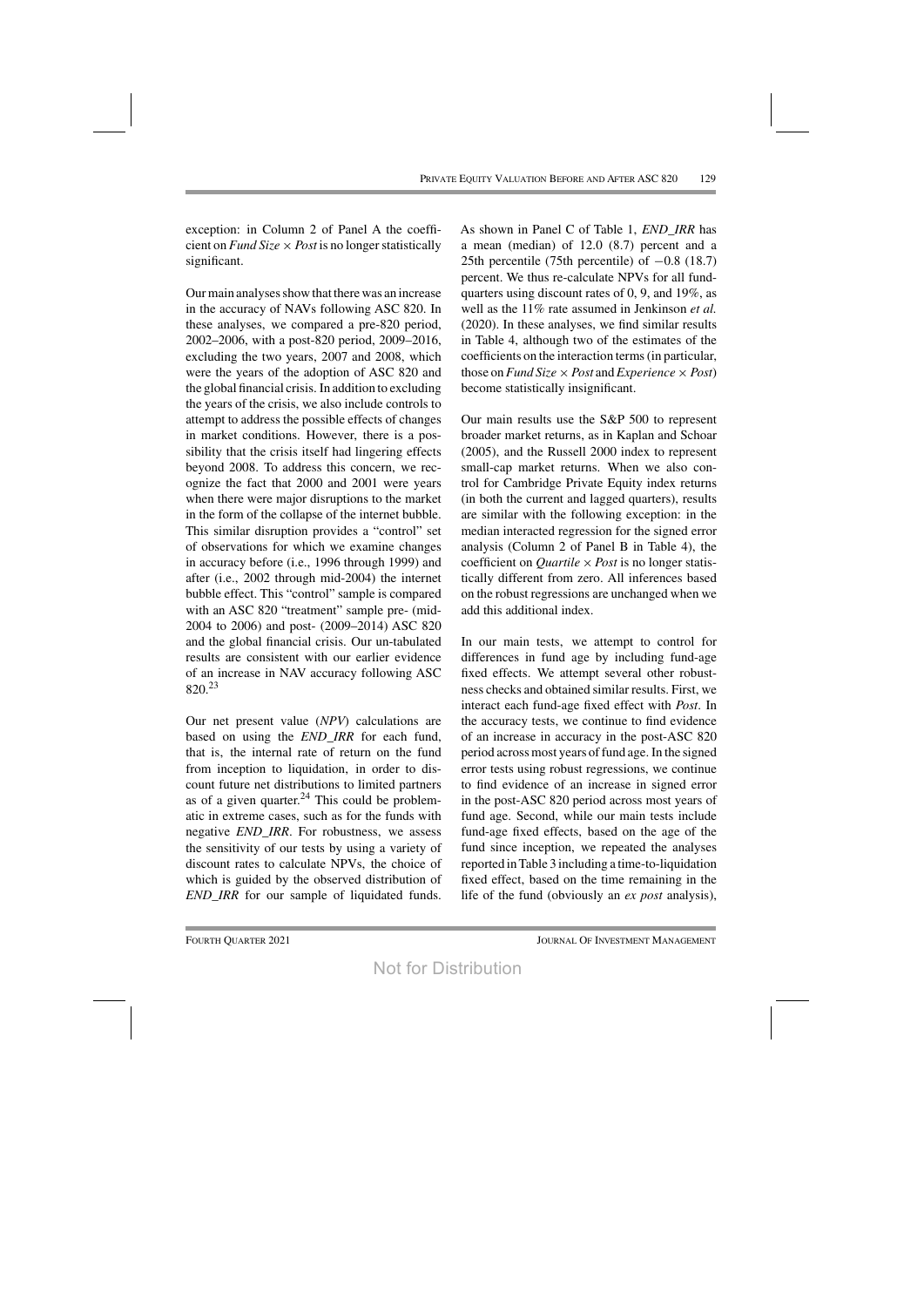as well as including both fund-age and time-toliquidation fixed effects. In these analyses, we obtained similar results with the following exceptions: in Panel A of Table 3, the coefficients on *Fund Size*  $\times$  *Post* are no longer statistically significant, and in Column 1 of Panel B in Table 3, the coefficient on *Post* is no longer statistically significant.

### **6 Conclusion**

This study evaluates the effect of ASC 820 on valuations reported by US private equity funds and, in particular, the effect of how fair value is implemented by private equity funds before and after ASC 820. This setting involves highly illiquid underlying investments that are inherently difficult to value, as well as perfect-foresight observation of all cash flows over the lifetime of funds, which negates the need for terminal value estimates. Given that reported NAVs of private equity funds are typically incorporated into the financial statements of the investors in the funds, this change to the most important accounting standard for the \$3.4 trillion private equity industry potentially affects a large cross-section of the capital markets, including pension funds, mutual funds, and endowments, as well as their beneficiaries.

We show that, following ASC 820 adoption, private equity fund NAVs predict *ex post* future net distributions to fund investors more accurately (i.e., closer to the NPV of realized *ex post* future

cash flows) following ASC 820 implementation. The improvement in accuracy is even stronger for smaller funds, less experienced fund managers, and high-performing funds. Moreover, the improvement in NAV accuracy following ASC 820 appears to stem from more frequent upward adjustments to private equity fund NAVs following ASC 820 adoption. Our results suggest that enhanced fair value reporting requirements may have improved the information environment for private equity investors and their stakeholders. While we cannot rule out the possibility that our results may be due to changes in estimation of NAVs associated with the occurrence of the financial crisis, we believe that documenting the change in accuracy of NAVs that was coincident with, by far, the most significant change in accounting to have occurred in this multi-trillion dollar industry is important to our understanding of the impact of ASC 820 on the private equity industry.

Our study thus departs from fair value literature that requires market prices to evaluate the underlying relevance and/or reliability of fair value estimates (as discussed by Sloan, 1999), and allows us to shed light on the financial reporting of an opaque segment of the financial markets. While we address a benefit to private equity LP investors of additional fair value guidance under ASC 820, we do not attempt to address the potential increase in costs to private equity GPs due to the new valuation guidelines.

| Variable             | Definition                                                                                                                                                                                  |
|----------------------|---------------------------------------------------------------------------------------------------------------------------------------------------------------------------------------------|
| $Continuous_{ia}$    | The dollar value of contributions (aka calls) received by fund $i$ during quarter $q$ , scaled<br>to be representative of a \$10 million commitment to the fund, according to Preqin        |
| $Distributions_{ia}$ | The dollar value of distributions paid by fund $i$ during quarter $q$ , scaled to be<br>representative of a \$10 million commitment to the fund, according to Preqin,<br>multiplied by $-1$ |

**Appendix:** Variable definitions.

Journal Of Investment Management Fourth Quarter 2021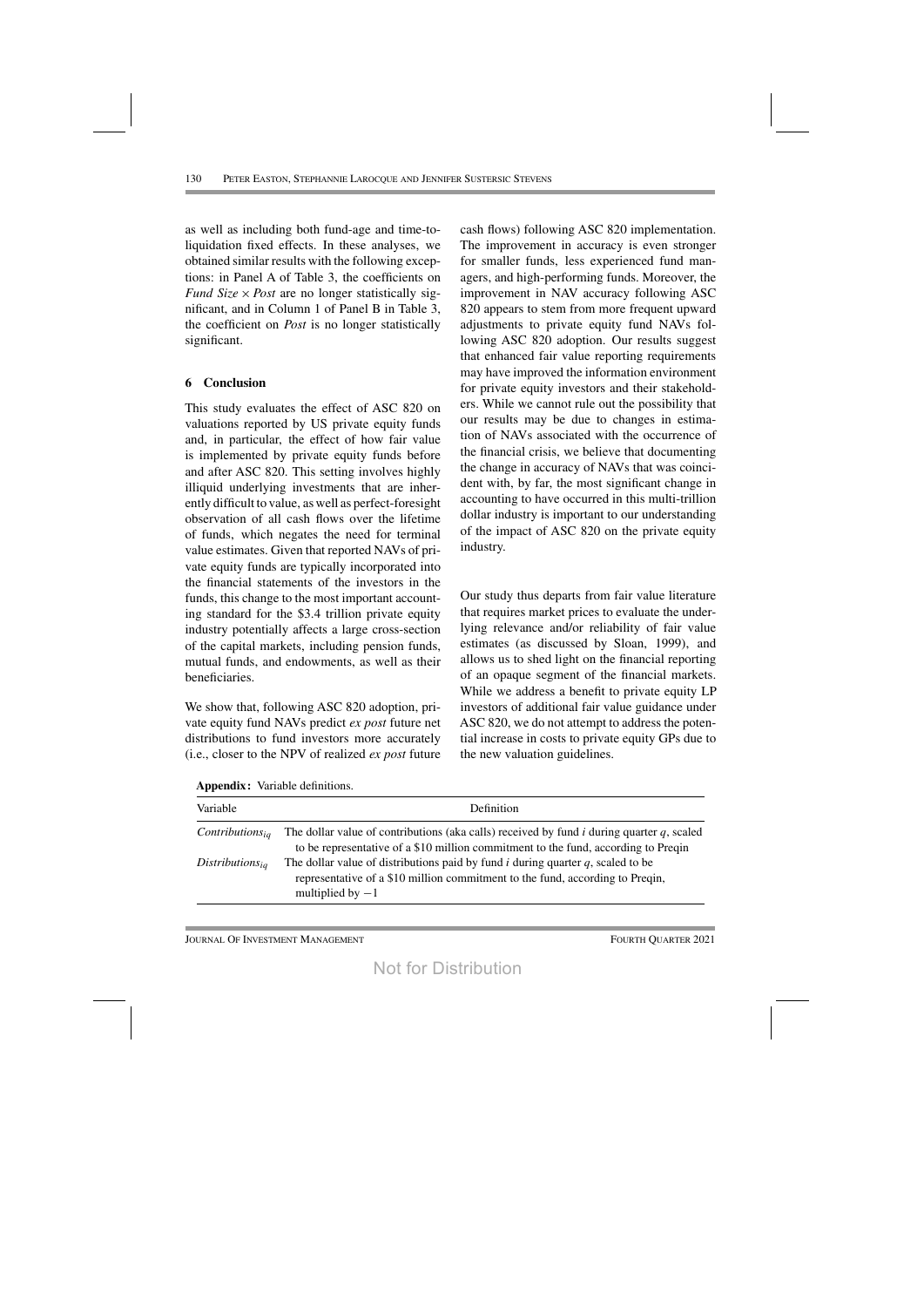| <b>Appendix:</b> ( <i>Continued</i> ) |  |  |
|---------------------------------------|--|--|
|---------------------------------------|--|--|

| Variable                   | Definition                                                                                                                                                                                                                                                                                                      |
|----------------------------|-----------------------------------------------------------------------------------------------------------------------------------------------------------------------------------------------------------------------------------------------------------------------------------------------------------------|
| $END\_IRR_i$               | The internal rate of return realized by a liquidated fund over its entire life                                                                                                                                                                                                                                  |
| Experience                 | The number of prior private equity funds run by the fund manager                                                                                                                                                                                                                                                |
| Fees <sub>a</sub>          | The fees charged to the private equity fund by the general partner                                                                                                                                                                                                                                              |
| Fund Size <sub>ig</sub>    | The total commitments to a private equity fund, measured in millions of dollars,<br>according to Preqin, where commitments are the specified sum of capital a<br>limited partner has agreed to contribute to a private equity fund. This variable is<br>divided by 1,000 before inclusion in the regressions    |
| Fundraising                | Indicator variable that equals one if the fund manager's next private equity fund<br>makes its first cash call within the next year, and equals zero otherwise                                                                                                                                                  |
| $NAV_{ia}$                 | Net asset value reported by fund $i$ at the end of the quarter $q$ , according to Preqin                                                                                                                                                                                                                        |
| NAV Accuracy <sub>ia</sub> | $NAV_{iq}$ –NPV <sub>iq</sub> , scaled by NAV <sub>iq</sub> and multiplied by –1 so that this variable is<br>increasing in accuracy                                                                                                                                                                             |
| <b>NAV Signed Erroria</b>  | $NAV_{iq}$ -NPV <sub>iq</sub> , scaled by NAV <sub>iq</sub>                                                                                                                                                                                                                                                     |
| $NPV_{iq}$                 | Future quarterly net distributions (distributions less contributions) to limited<br>partners from quarter $q + 1$ to fund liquidation, discounted at the internal rate of<br>return ultimately realized by the fund $(END\_IRR_i)$                                                                              |
| Post                       | Indicator variable that equals 1 for the years following 2008 and zero for the years<br>preceding 2007                                                                                                                                                                                                          |
| Q <sub>4</sub>             | Indicator variable that equals 1 during the fourth calendar quarter and equals zero<br>otherwise                                                                                                                                                                                                                |
| Quartile                   | A measure of private equity fund performance, set by Preqin to compare funds<br>with other funds in their benchmark grouping, where the benchmark is created<br>based on funds' vintage, investment strategy, and geographic focus and<br>includes only funds that have reported data within the past two years |
| Russell2000 <sub>q</sub>   | Indicator variable that equals 1 for a fund with below median fund size, and<br>equals zero otherwise                                                                                                                                                                                                           |
| $S\&P500a$                 | The CRSP quarterly return on the S&P500 index (SPRTRN), compounded<br>monthly during quarter q                                                                                                                                                                                                                  |
| Valuation adjustmentig     | The change in NAV from quarter $q - 1$ to quarter q, that is not explained by<br>contributions and distributions during the quarter                                                                                                                                                                             |
| Venture                    | Indicator variable that equals 1 for a venture fund and equals zero otherwise                                                                                                                                                                                                                                   |

#### **Endnotes**

- <sup>1</sup> The ASU 2009-12 amendment to ASC 820 allows reporting entities to use the NAV provided to them to estimate the fair value of investments within the scope ofASU 2009-12. These investments, often referred to as alternative investments, include venture capital, private equity, and hedge funds.
- <sup>2</sup> Jenkinson *et al.* (2020) provide evidence of fair value accounting being used prior to ASC 820.
- <sup>3</sup> http://www.fasb.org/summary/stsum157.shtml
- <sup>4</sup> For example, a private equity fund might need to provide a valuation estimate of an investment in SpaceX or UFC (Ultimate Fighting Championship), where forecasting the future cash flows and the risk associated with these cash flows is extremely difficult. Under ASC 820, the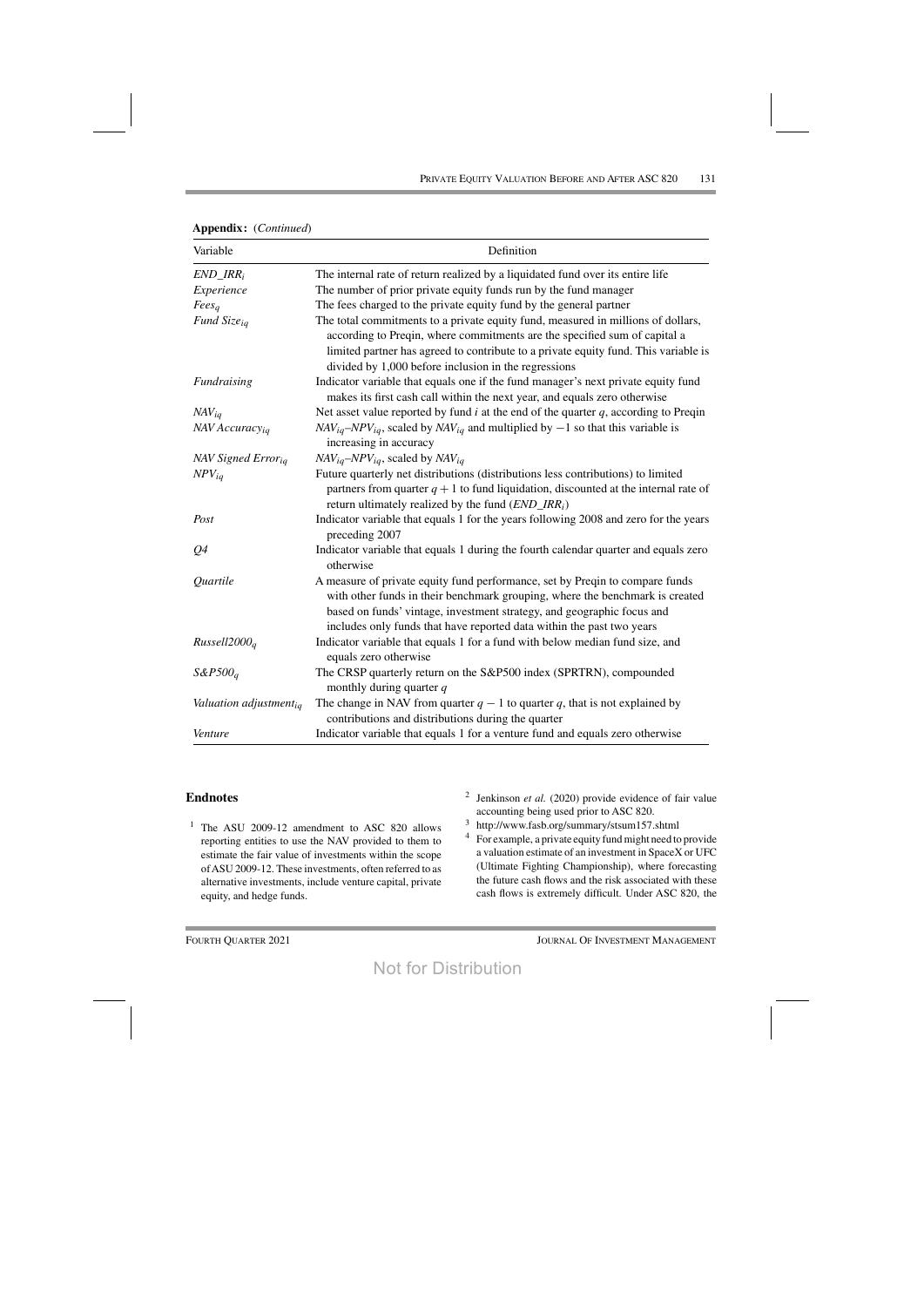fair value hierarchy includes three levels. Level 1 valuations are based on observable, independent market data, Level 2 on observable prices from similar markets, and Level 3 on unobservable data such as a pricing model or a proprietary financial forecast.

- <sup>5</sup> General partners often raise a new fund before the previous fund is liquidated; therefore, fund-level interim NAV estimates (and IRR disclosures) may also affect limited partners' new investment decisions.
- <sup>6</sup> The secondary market for private equity limited partnership interests only comprises about 2–7% of the total supply of US and European fund interests for the time period 2001–2013 (Capital Dynamics, 2014).
- <sup>7</sup> Preqin's Private Equity Cash Flow Download provides fund-level information at the limited partner level, but not about the portfolio companies in which the private equity fund invests.
- <sup>8</sup> Private equity NAVs are conservative, on average (Jenkinson *et al.*, 2013, 2020).
- <sup>9</sup> In un-tabulated analyses, we also use the burst of the internet bubble as another exogenous event that may have affected the accuracy of NAVs, as a "control" sample against which to compare our "treatment," sample, which is the sample of observations around the adoption of ASC 820. Our results and conclusions are substantially the same with this experimental design.
- $10$  General partner compensation often follows the industry standard of 2/20 (2% management fee on all invested capital and 20% profit share, or "carried interest," of the total return, typically after a hurdle rate is reached). Gompers and Lerner (1999) discuss compensation in the private equity industry.
- $11$  While we can observe financial statements for the subset of public private equity general partners (e.g., KKR), they are generally unavailable for private funds, which make up the vast majority of the industry. A portfolio summary from InterWest is available at http://www.interwest.com/sites/default/files/PEI-Investor-Relations-Manual-LP-Reporting-Chapter.pdf; this is included in Private Equity International's (2005) Investor Relations Manual as an example of how private equity funds should report their performance to their limited partners (Holmes and Hupp, 2011). Having said that, we would argue that the published reports of a public, private equity GP, either pre- or post-820, would not reflect the same type of reporting as received by LPs in a specific private equity fund. Goktan and Muslu (2018) examine the reporting of private firms owned by publicly-traded private equity firms.
- <sup>12</sup> See Lattman (2012), Morgenson (2014), and Maremont and Spector (2014), as well as SEC speeches by Bowden (2014), Wyatt (2015), and Deresney (2016).
- <sup>13</sup> In an opaque setting without mandatory disclosure and limited regulation, such as in private equity, financial reporting may become even more important. In a similar private setting, Cassar and Gerakos (2010) find that hedge funds voluntarily invest in internal controls over financial reporting to reduce agency costs. Moreover, hedge fund investors are willing to pay higher fees for internal controls in settings where managers have more discretion in reporting or manipulating performance. Even in private lending relationships between banks and small companies, financial reporting plays a role in a monitoring capacity (Minnis and Sutherland, 2016).
- <sup>14</sup> Hochberg *et al.* (2014) describe a winner's curse, in which existing LP investors have an informational advantage over prospective LP investors when the GP seeks fundraising for its next fund.
- <sup>15</sup> These findings contrast with earlier empirical work by Petroni and Wahlen (1995) who do not find the pricing of investment securities such as corporate bonds to be value relevant. Later, Carroll *et al.* (2003) conclude that Petroni and Wahlen's (1995) findings are most likely due to correlated omitted variables.
- <sup>16</sup> See, for example, Mendelson (2009) and Sigalow (2011).
- <sup>17</sup> ASC 820 allowed early adoption in 2007 and required adoption in 2008. To the extent that private equity funds delayed adoption of ASC 820, this would work against our finding a significant difference following 2008.
- Harris *et al.* (2014) obtain similar performance results using the Burgiss, Cambridge Associates, and Preqin data sets; they conclude that these three private equity data sources are unbiased.
- <sup>19</sup> Requiring a non-zero NAV results in exclusion from our sample of the final fund-quarter where there is both a final liquidation and the final distribution of the fund.
- $20$  We do not include non-liquidated funds in the sample. While excluding such funds comes at the cost of a smaller sample size, including them would result in assessing the accuracy of the NAV reported by the fund relative to the net present value of future cash flows as well as the final NAV, also reported by the fund.
- <sup>21</sup> We use all cash inflows and outflows during the fund's life (whether that precedes 2002 or extends to 2019) in order to both observe the *ex post* internal rate of return on the fund and to calculate NPV as of a given fund-quarter.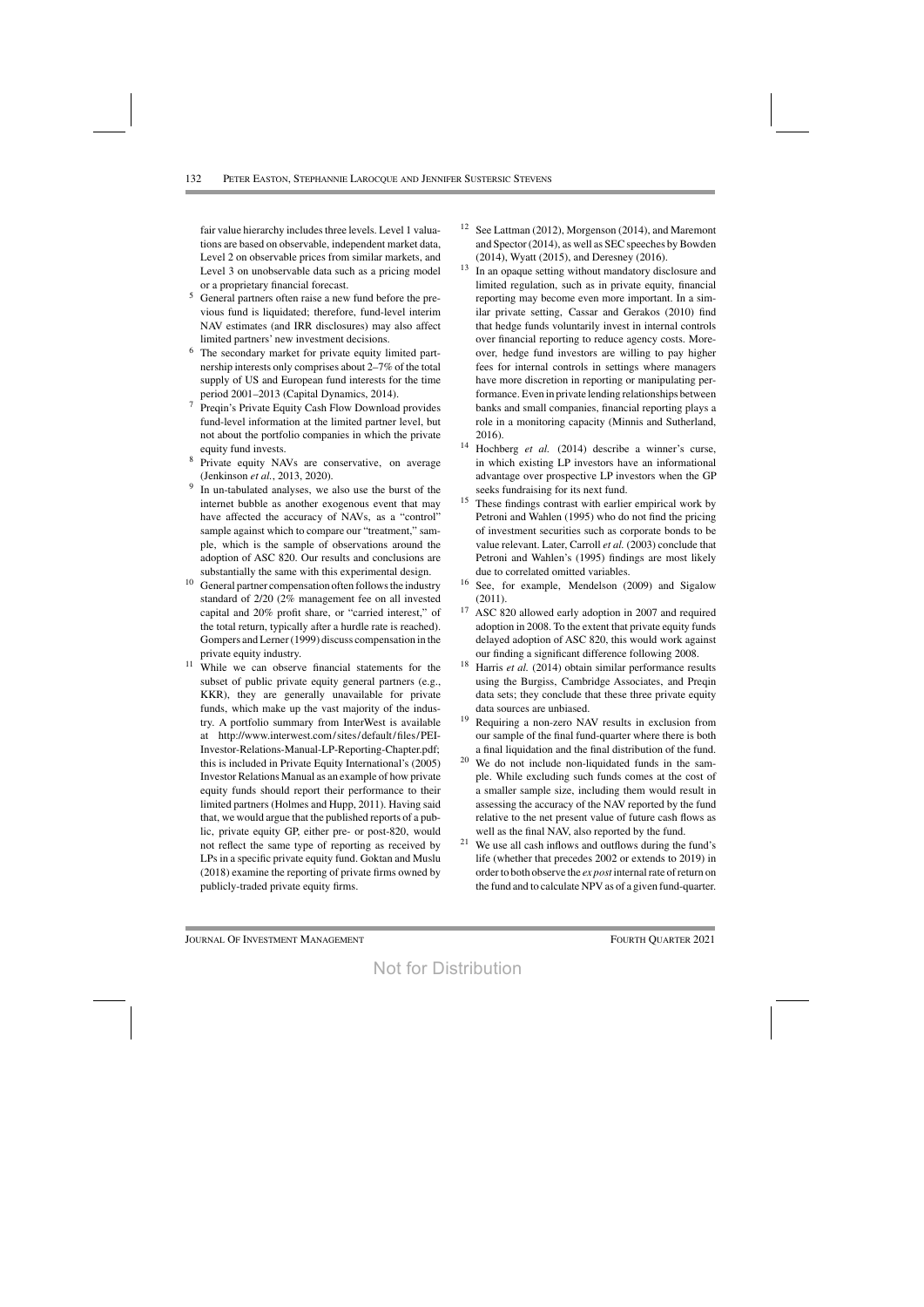- $22$  In un-tabulated results, we obtain similar inferences in our main NAV accuracy tests when we instead scale by the absolute value of *NPV* or by total contributions over the life of fund.
- <sup>23</sup> Results available from the authors upon request.
- $24$  The internal rate of return implied by these sequences of cash flows, the sign of which changes over time (i.e., in some years there are net cash inflows and in others there are net cash outflows) may not be unique. In order to check the sensitivity of our results to this issue, we calculate the IRR using starting points ("seeds") in the iterative procedure implicit in the IRR ranging from 1% to 20%. For 24.5% of the observations in our sample, we find estimates of the implied IRR that differ by more than 1%, depending upon the seed. Including or excluding these observations from our analyses has little effect on our empirical results, with the following exceptions: the coefficient on *Fundraising*  $\times$  *Post* in the robust accuracy regression is no longer significant, and the coefficient on *Quartile*  $\times$  *Post* in the signed error regressions is no longer significantly negative. We note that, for 41 of the 586 funds in our final sample, we are unable to solve for an internal rate of return and thus use an assumed IRR of 11% (as in Jenkinson *et al.*, 2020) for these funds throughout our analyses.

#### **Acknowledgments**

We thank Brad Badertscher, John Campbell, John Donovan, Michael Iselin, Tim Loughran, Matt Lyle, Miguel Minutti-Meza, Sam Ranzilla, Eddie Riedl, Sophie Shive, Anup Srivastava (Telfer discussant), Tom Stober, Sijing Wei (HARC discussant), Barrett Wheeler (FARS discussant), and workshop participants at the 2019 FARS Midyear Meeting, 2019 Hawaii Accounting Research Conference, 2017 Telfer Accounting and Finance Conference, 2018 Tilburg Winter Camp, University of Kentucky, and University of Notre Dame for their helpful comments and suggestions. We thank Seth Berry, George Jiang, and James Ng for programming assistance and David Yeh for assistance with obtaining Preqin data. We gratefully appreciate the financial support of the Mendoza College of Business. Larocque acknowledges the EY Fellowship.

### **References**

- Altamuro, J. and Zhang, H. (2013). "The Financial Reporting of Fair Value Based on Managerial Inputs versus Market Inputs: Evidence from Mortgage Servicing Rights," *Review of Accounting Studies* **18**(3), 833–858.
- Ang, A., Chen, B., Goetzmann, W., and Phalippou, L. (2018). "Estimating Private Equity Returns from Limited Partner Cash Flows," *Journal of Finance* **73**(4), 1751–1783.
- Barber, B. M. and Yasuda, A., (2017). "Interim Fund Performance and Fundraising in Private Equity," *Journal of Financial Economics* **124**(1),172–194.
- Barth, M. and Clinch, G. (1998). "Revalued Financial, Tangible, and Intangible Assets: Associations with Share Prices and Non Market-Based Value Estimates," *Journal of Accounting Research* **36** (Studies on Enhancing the Financial Reporting Model), 199–233.
- Beaver, W. and Venkatachalam, M. (2003). "Differential Pricing of Components of Bank Loan Fair Values," *Journal of Accounting, Auditing & Finance* **18**(1), 41–68.
- Blaydon, C. and Wainwright, F. (2005). "Surprise! Valuation Guidelines are Being Adopted," *Venture Capital Journal*. June 2005.
- Bowden, A. (2014). "Spreading Sunshine in Private Equity," *Speech at Private Equity International (PEI) Conference*. **6**, New York, NY.
- Brown, G., Gredil O., and Kaplan, S. (2019). "Do Private Equity Funds Manipulate Reported Returns?," *Journal of Financial Economics* **132**(2), 267–297.
- Capital Dynamics. (2014). *White Paper—Private Equity Secondaries*. Second Edition. June 2014. https://www. capdyn.com/media/1627/white-paper-private-equitysecondaries-second-edition-jun14-en-1.pdf.
- Carroll, T., Linsmeier, T., and Petroni, K. (2003). "The Reliability of Fair Value versus Historical Cost Information: Evidence from Closed-End Mutual Funds," *Journal of Accounting, Auditing & Finance* **18**(1), 1–23.
- Cassar, G. and Gerakos, J. (2010). "Determinants of Hedge Fund InternalControls and Fees," *TheAccounting Review* **85**(6), 1887–1919.
- Chung, J., Sensoy, B., Stern, L., and Weisbach, M. (2012). "Pay for Performance from Future Fund Flows: The Case of Private Equity," *Review of Financial Studies* **25**(11), 3259–3304.
- Cotter, J. and Richardson, S. (2002). "Reliability of Asset Revaluations: The Impact of Appraiser Independence," *Review of Accounting Studies* **7**(4), 435–457.
- Crain, N. and Law, K. (2018). "The Bright Side of Fair Value Accounting: Evidence from Private Company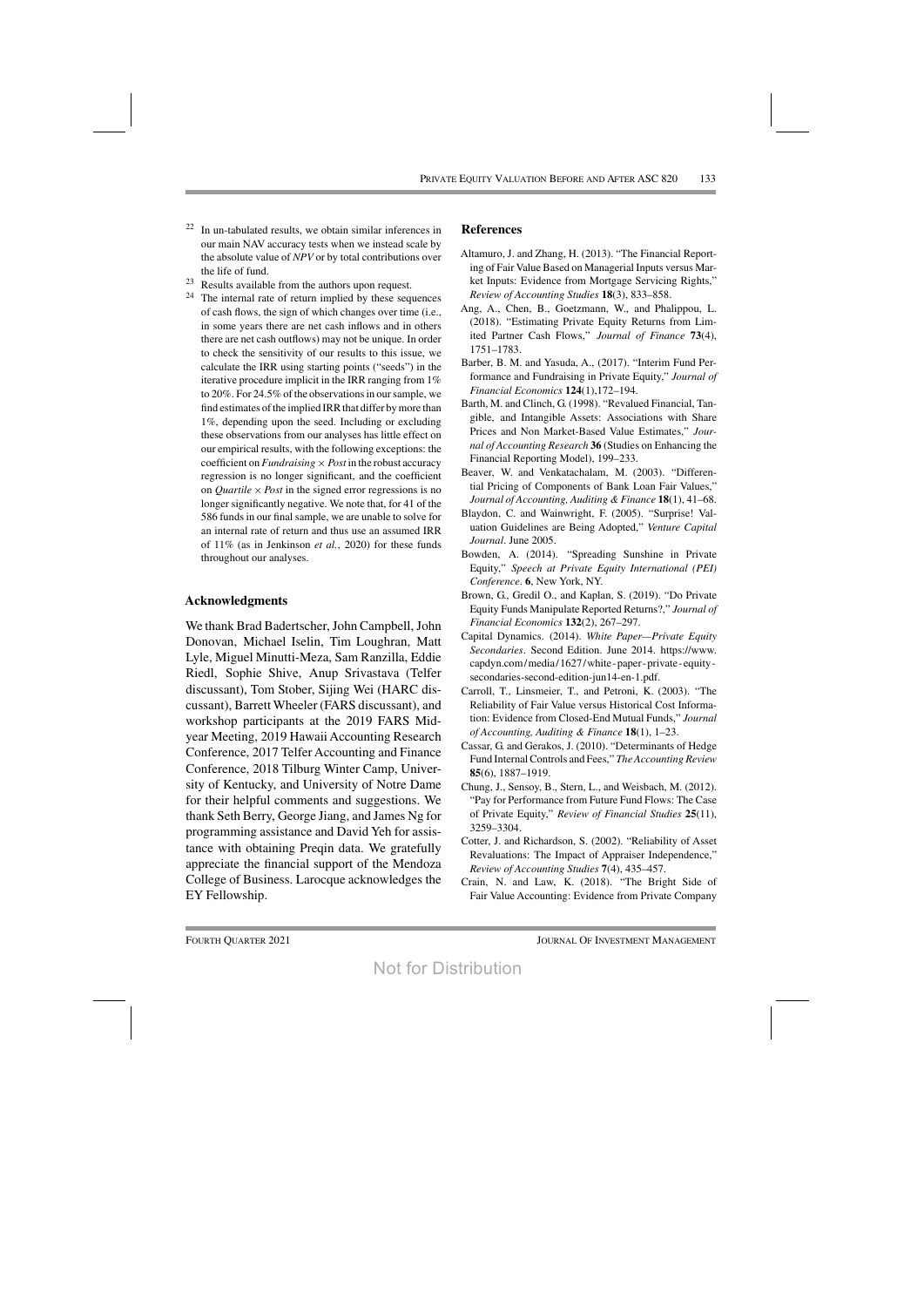Valuation," University of Melbourne and Nanyang Technological University Working Paper.

- Cumming, D. and Walz, U. (2009). "Private Equity Returns and Disclosure around the World," Journal of International Business Studies 41(4), 727-754.
- Deresney, A. (2016). "Keynote Address Private Equity Enforcement," Speech at Securities Enforcement Forum West Conference, May 12, San Francisco, CA.
- Dietrich, J. R., Harris, M. S., and Muller, K. A. (2001). "The Reliability of Investment Property Fair Value Estimates," Journal of Accounting and Economics 30(2), 125-128.
- Ewen, M., Jones, C., and Rhodes-Kropf, M. (2013). "The Price of Diversifiable Risk in Venture Capital and Private Equity," Review of Financial Studies 26(8), 1854-1889.
- EY. (2016). "Bridging the Gap," A View into the Evolving Relationship between Institutional Investors and Private **Equity Firms.**
- Ferreira, P., Kräussl, R., Landsman, W., Nykyforovych, M., and Pope, P. (2019). "Reliability and Relevance of Fair Values: Private Equity Investments and Investee Fundamentals," Review of Accounting Studies 24(4), 1427-1449.
- Fried, D. and Givoly, D. (1982). "Financial Analysts' Forecasts of earnings. A better Surrogate for Market Expectations," Journal of Accounting and Economics  $4(2), 85 - 107.$
- Gipper, B., Leuz, C., and Maffett, M. (2020). "Public Oversight and Reporting Credibility: Evidence from the PCAOB Audit Inspection Regime," The Review of Financial Studies 33(10), 4532-4579.
- Goh, B., Li, D., Ng, J., and Yong, K. (2009). "Market Pricing of Banks' Fair Value Assets Reported under SFAS 157 since the 2008 Economic Crisis," Journal of Accounting and Public Policy 34(2), 129–145.
- Goktan, M. S. and Muslu, V. (2018). "Benefits of Public Reporting: Evidence from IPOs Backed by Listed Private Equity Firms," Journal of Corporate Finance 50, 669-688.
- Gompers, P. and Lerner, J. (1999). "An Analysis of Compensation in the U.S. Venture Capital Partnership," Journal of Financial Economics 51(1), 3-44.
- Hanley, K., Jagolinzer, A., and Nikolova, S. (2018). "Strategic Estimation of Asset Fair Values," Journal of Accounting and Economics 66(1), 25–45.
- Harris, R., Jenkinson, T., and Kaplan, S. (2014). "Private Equity Performance: What Do We Know?," The Journal of Finance 69(5), 1851-1882.
- Hochberg, Y., Ljungqvist, A., and Vissing-Jorgensen, A. (2014). "Informational Hold-Up and Performance

Persistence in Venture Capital," Review of Financial Studies 27(1), 102-152.

- Holmes, S. and Hupp, W. (2011). "Chapter Eight: Limited Partner Financial Reporting," In: The Investor Relations Manual. Private Equity International. Edited by Kevin Albert.
- Jenkinson, T., Landsman, W., Rountree, B., and Soonawalla, K. (2020). "Private Equity Net Asset Values and Future Cash Flows," The Accounting Review 95(1), 195-210.
- Jenkinson, T., Sousa, M., and Stucke, R. (2013). "How Fair are the Valuations of Private Equity Funds?," University of Oxford and University of Porto Working Paper.
- Kaplan, S. N. and Schoar, A. (2005). "Private Equity Performance: Returns, Persistence, and Capital Flows," The Journal of Finance 60(4), 1791-1823.
- Kaplan, S. N. and Strömberg, P. (2009). "Levered Buyouts and Private Equity," Journal of Economic Perspectives  $23(1), 121-146.$
- Khan, U., Ryan, S., and Varma, A. (2019). "Fair Value versus Amortized Cost Measurement and the Timeliness of Other-Than-Temporary Impairments: Evidence from the Insurance Industry," Columbia University, New York University, and Illinois State University Working Paper.
- Kolev, K. (2019). "Do Investors Perceive Marking-to-Model as Marking-to-Myth? Early Evidence from FAS 157 Disclosure," Quarterly Journal of Finance 9(2),  $1 - 47$ .
- Kreutzer, L. (2009). "The Accounting Rule formerly Known as FAS 157," The Wall Street Journal 4, 2009.
- Laux, C. and Leuz, C. (2009). "The Crisis of Fair-Value Accounting: Making Sense of the Recent Debate," Accounting, Organizations and Society 34(6-7), 826-834.
- Lattman, P. (2012). "Private Equity Industry Attracts SEC Scrutiny," New York Times 13, 2012.
- Lawrence, A., Siriviriyakul, J., and Sloan, R. (2016). "Who's the Fairest of Them All? Evidence from Closed-End Funds," The Accounting Review 91(1), 207-227.
- Leone, A., Minutti-Meza, M., and Wasley, C. (2019). "Influential Observations and Inference in Accounting Research," The Accounting Review 94(6), 337–364.
- Lopez-de-Silanes, F., Phalippou, L., and Gottschalg, O. (2015). "Giants at the Gate: Investment Returns and Diseconomies of Scale in Private Equity," Journal of Financial and Quantitative Analysis 50(3), 377-411.
- Maremont, M. and Spector, M. (2014). "Buyout Firms Push to Keep Information Under Wraps," The Wall Street Journal 4, 2014.